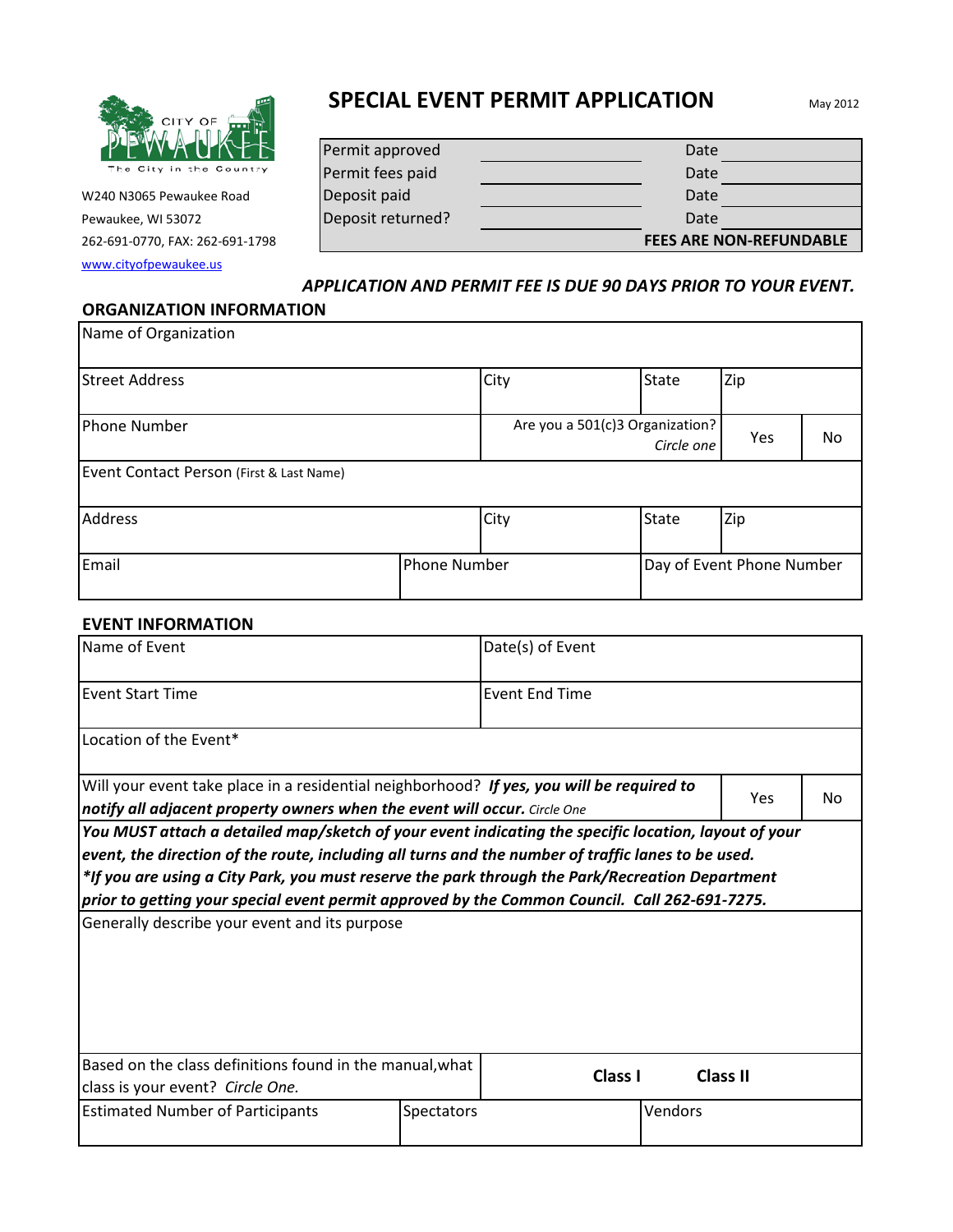#### **OTHER INFORMATION**

| Is there an outdoor bar that will serve alcohol? If yes, liquor and bartender licenses are<br>necessary under separate application. Circle One.                                                                                                                                                        |      | Yes | No    |
|--------------------------------------------------------------------------------------------------------------------------------------------------------------------------------------------------------------------------------------------------------------------------------------------------------|------|-----|-------|
| Please list the number of City of Pewaukee licensed bartenders that will be on site:                                                                                                                                                                                                                   |      |     |       |
| Will you be selling/serving food? If yes, you will need to contact the Waukesha County<br>Health Department for proper permits. Circle One.                                                                                                                                                            |      | Yes | No.   |
| Will you be selling merchandise? If yes, you will need to obtain a Peddler's Permit under<br>separate application. Circle One.                                                                                                                                                                         |      | Yes | No.   |
| Will your event need electricity? If yes, the Fire Department and Building Inspection<br>Department will need to inspect prior to being energized. Circle One.                                                                                                                                         |      | Yes | No.   |
| Will you be setting up any lighting? If yes, the Fire Department and Building Inspection<br>Department will need to inspect prior to being energized. Circle One.                                                                                                                                      |      | Yes | No    |
| Will your event require any fencing? If yes, please provide plans for the fencing location<br>and the gates. Circle One.                                                                                                                                                                               |      | Yes | No    |
| Does the event involve fireworks? If yes, you will need to obtain a fireworks permit<br>under separate application. Circle One.                                                                                                                                                                        |      | Yes | No.   |
| Does the event involve amplified music? Circle One.                                                                                                                                                                                                                                                    |      | Yes | No    |
| If yes, will the amplified music be a (Circle one) :                                                                                                                                                                                                                                                   | Band | DJ  | Other |
| Hours of amplified music:                                                                                                                                                                                                                                                                              |      |     |       |
| Please list the number of security staff you will be providing for the event:                                                                                                                                                                                                                          |      |     |       |
| Will you need barricades provided by the City for your event, if so, how many?                                                                                                                                                                                                                         |      |     |       |
| Will you be erecting any tents, canopies or other temporary structure(s)? If yes, You will<br>need to provide a plan for their proposed locations and the Fire Department and<br>Building Inspection Department will need to inspect these structures prior to the start of<br>your event. Circle One. | Yes  | No. |       |
| Will you be providing portable restrooms and wash stations? Circle One.                                                                                                                                                                                                                                |      | Yes | No    |
| If yes, how many will you provide and where will they be located? Also how will solid waste be disposed of?<br>Will you provide parking for participants? Circle One.                                                                                                                                  |      | Yes | No    |
| If yes, where will parking be available?                                                                                                                                                                                                                                                               |      |     |       |
| Will you provide a dumpster/clean-up services? Circle One.                                                                                                                                                                                                                                             | Yes  | No  |       |
| If yes, please describe your clean-up and refuse collection plan.                                                                                                                                                                                                                                      |      |     |       |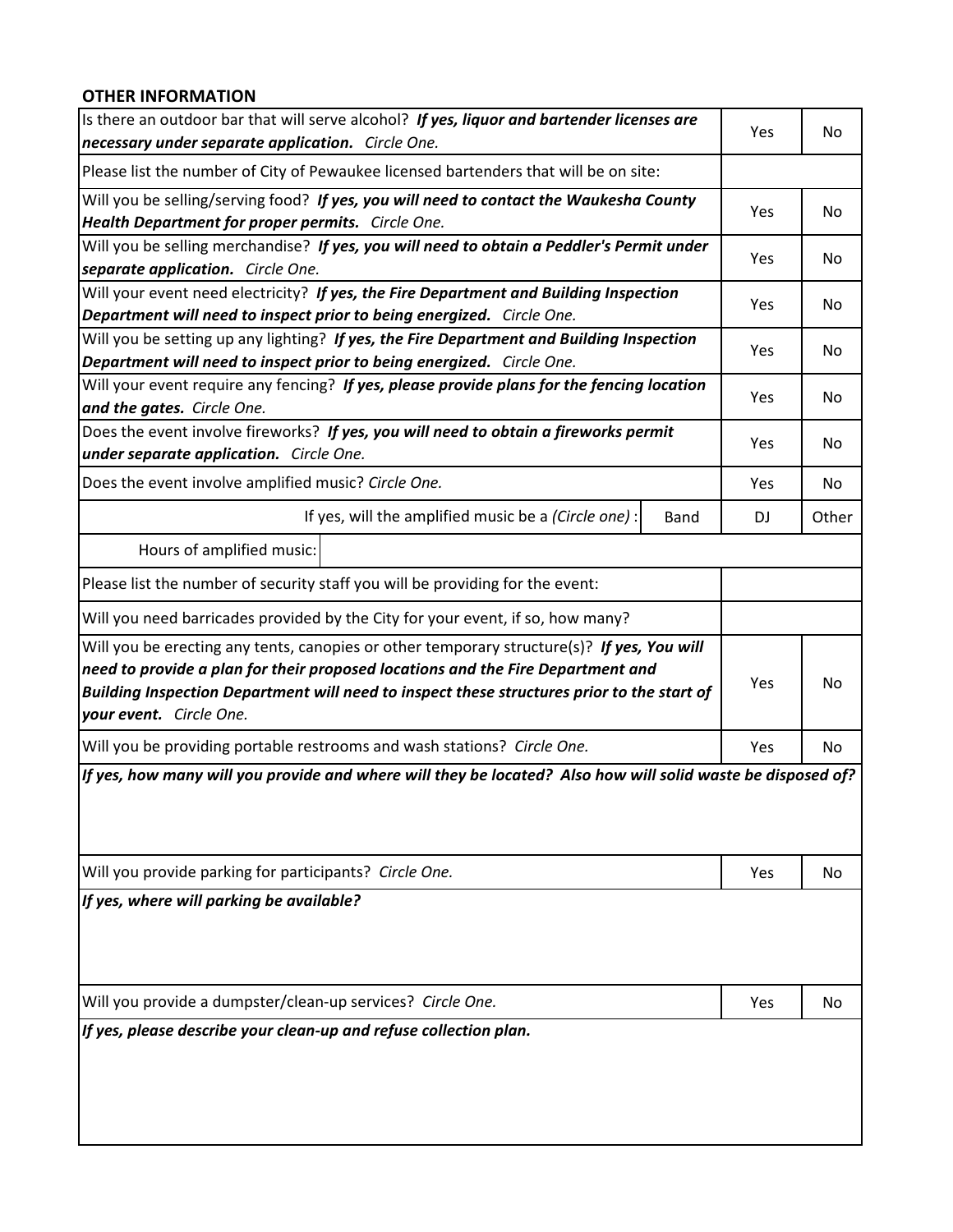#### **OTHER INFORMATION CONTINUED**

What other assistance do you foresee needing from the City (personnel, materials, and/or equipment)?

Have you reviewed and do you have a copy of the **City of Pewaukee Special Events Manual** as well as the **City Special Events Ordinance**? *Circle One.*

| Yes | No |
|-----|----|
|     |    |

#### **INSURANCE REQUIREMENTS**

The Special Event Sponsor will obtain liability insurance for an event that includes alcohol, has more than 150 people per day or involves a road closure. Proof of this insurance with coverage no less than \$1,000,000 which names and endorses the City, its officers, agents, employees and contractors as an additional insured party is due no later than 20 days before the event.

**Are you able to provide these insurance documents, if required?** *Circle One.*

**Yes No**

#### **DEPOSIT REQUIREMENTS**

The applicant may be required to submit to the City a cleaning/damage deposit of \$200 per day for each scheduled day of the event (or portion thereof), two weeks prior to the starting date of the event. The deposit shall be refunded to applicant, if, upon inspection, all is in order, or a prorated portion thereof as may be necessary to reimburse the City for loss or cleaning costs. The City reserves the right to retain the entire deposit if cleanup is not completed satisfactorily in the time frame as specified in the permit. Unless otherwise stated in the permit, the applicant shall be fully responsible for all necessary cleanup associated with the permitted event to be completed within twelve (12) hours after the conclusion of the event. (This deposit is separate from any deposit required by the Park/Recreation Department for park use).

#### **TERMINATION OF AN EVENT**

The City reserves the right to shut down a special event that is in progress if it is deemed to be a public safety hazard by Police Services and/or Fire Department and/or there is a violation of City Ordinances, State Statutes or the terms of the Applicant's permit. The City Administrator and/or his/her designee may revoke an approved Special Events Permit if the applicant fails to comply in good faith with the provisions of the permit prior to the event date.

By signing this form, the applicant certifies authorization to act on behalf of their organization and hereby agrees to hold the City, its officers, employees, agents and contractors, harmless against all claims, liability, loss, damage or expense (including but not limited to actual attorney's fees) incurred by the City for any damage or injury to person or property caused by or resulting directly or indirectly from the activities for which the permit is granted. Any change to coverage requires City approval.

| Signature of Applicant                      |                              | Date                               |  |  |
|---------------------------------------------|------------------------------|------------------------------------|--|--|
|                                             | For staff use only           |                                    |  |  |
| Fees collected with application submission: | Application forwarded to:    | Addt'l fees charged by Departments |  |  |
| <b>Class I Event</b>                        | Administrator                | Administration                     |  |  |
| <b>Class II Event</b>                       | <b>Building Inspector</b>    | <b>Building Inspection</b>         |  |  |
| <b>PERMIT FEES CHARGED</b>                  | <b>Fire Chief</b>            | Fire                               |  |  |
|                                             | Park & Rec Director          | <b>Public Works</b>                |  |  |
| Common Council approval, if necessary, on:  | <b>Police Services</b>       | <b>Police Services</b>             |  |  |
|                                             | <b>Public Works Director</b> | Security Deposit                   |  |  |
| Police Services approval*:                  | Fire Department approval*:   |                                    |  |  |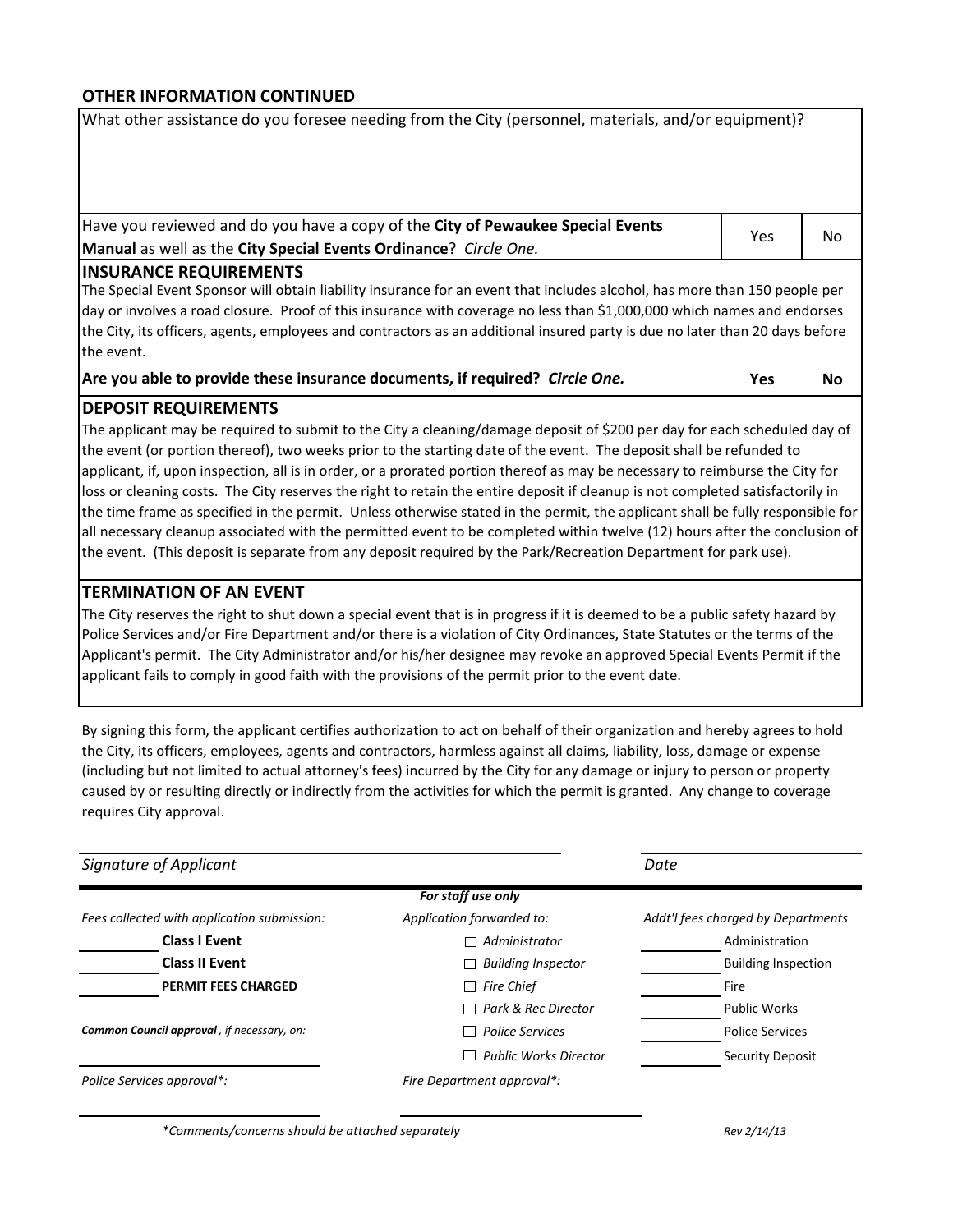

W240 N3065 Pewaukee Road Pewaukee, WI 53072 262-691-0770, FAX: 262-691-1798

[www.cityofpewaukee.us](http://www.cityofpewaukee.us/)

# **SPECIAL EVENT APPLICATION** CONTACT INFORMATION & FEES SHEET

| <b>DEPARTMENT CONTACTS:</b> |          | Park & Recreation        | 691-7275 |
|-----------------------------|----------|--------------------------|----------|
| Clerk/Treasurer             | 691-0770 | <b>Police Services</b>   | 691-0921 |
| <b>Building Inspection</b>  | 691-9107 | <b>Street Department</b> | 691-0771 |
| <b>Fire</b>                 | 523-4616 | Water/Sewer Utility      | 691-0804 |

# **CITY PERMIT AND OTHER FEES:**

| <b>Barricades</b>                                  | Up to 6 barricades - \$35; over 6 barricades - \$70                                                  |
|----------------------------------------------------|------------------------------------------------------------------------------------------------------|
| Class I event                                      | \$300 per day                                                                                        |
| Class II event                                     | \$150 per day                                                                                        |
| <b>Electrical Inspection</b>                       | \$60 per inspection                                                                                  |
| EMS service (ambulance on site)                    | \$250.00 per hour                                                                                    |
| <b>Fireworks Permit</b>                            | No charge; State and local permit required                                                           |
| Garbage cans (55 gallon)                           | \$5.00 per garbage can                                                                               |
| <b>Park Rental Permit</b>                          | To be determined by the Joint Park/Recreation Board                                                  |
| Peddler's Permit                                   | \$10.00 application fee; additional \$20.00 per day charge or<br>\$100.00 per week.                  |
| Pre-event Safety Inspection                        | \$75.00 per hour                                                                                     |
| <b>Security Deposit</b>                            | \$200.00 per day; May encounter an additional deposit if<br>utilizing a park facility.               |
| <b>Temporary Bartender License</b>                 | \$10.00                                                                                              |
| Temporary Class B (Picnic) Beer & Wine<br>Licenses | \$10.00 (Use form AT-315)                                                                            |
| Tent Inspection                                    | \$31.65 if under 2500 sq. ft.; per tent, per inspection. Each<br>tent requires separate application. |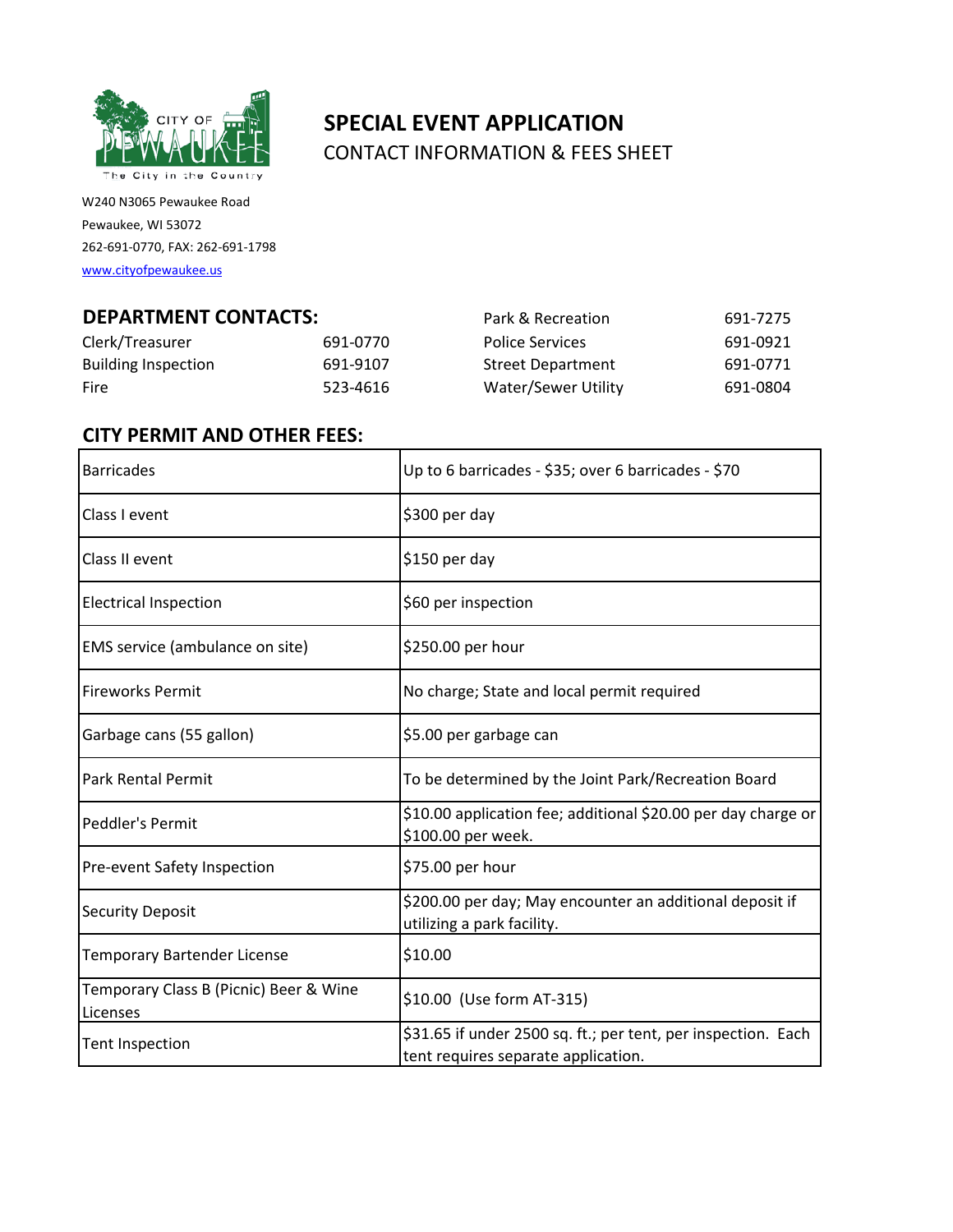

# SPECIAL EVENT **MANUAL**

This manual was created to give event organizers a tool to assist them with creating a successful event and follow the proper protocol for requesting City Services.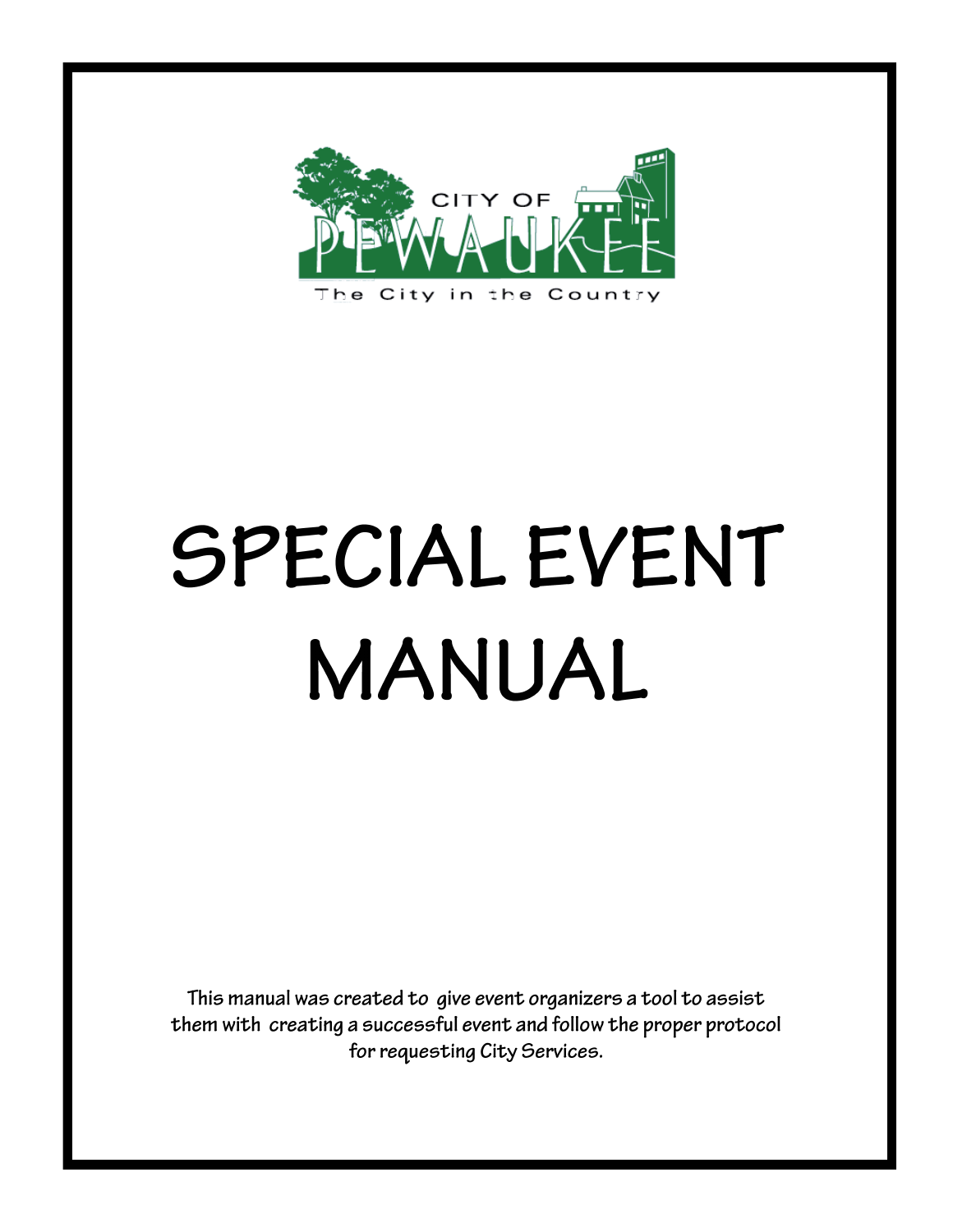# **TABLE OF CONTENTS**

| <b>INTRODUCTION</b>                                                             | Pg. 2     |
|---------------------------------------------------------------------------------|-----------|
| <b>What is a Special Event?</b>                                                 | Pg. 2     |
| Consider how your event plans work with the community.                          | Pg.3      |
| <b>STEPS TO TAKE</b>                                                            | Pg. $3$   |
| Who should I contact first?                                                     | Pg.3      |
| Determine where and when to hold your event.                                    | Pg.3      |
| Do you plan to use one of the parks for your event?                             | Pg.3      |
| Will your event take place in a residential neighborhood?                       | Pg.4      |
| Do you plan to close and/or use a public street or right-of-way for your event? | Pg.4      |
| Where will all of the participants park?                                        | Pg. 4     |
| <b>OTHER ITEMS TO CONSIDER</b>                                                  | Pg.4      |
| Will you be serving/selling alcohol?                                            | Pg. 4-5   |
| Will you be serving/selling food?                                               | Pg. 5     |
| Will you be selling merchandise?                                                | Pg. 5     |
| What security will be needed?                                                   | Pg. 5-6   |
| Will you be having a band or amplified music?                                   | Pg. 6     |
| PLANNING FOR FIRE PREVENTION AND LIFE SAFETY                                    | Pg. 6     |
| Will your event be held outdoors?                                               | Pg. 6-7   |
| Will any fireworks, open flame or pyrotechnic devices be used?                  | Pg. 7     |
| Will you be erecting a tent, canopy, or other temporary structure?              | Pg. 7     |
| Will you need electricity and/or setting up lights?                             | Pg. 7     |
| Will you be putting up a temporary fence?                                       | Pg. 7     |
| Do you have the ability to provide potable water access?                        | Pg. 7     |
| RISK MANAGEMENT AND INSURANCE REQUIREMENTS                                      | Pg. 8     |
| <b>Risk Management</b>                                                          | Pg. 8     |
| <b>Inform and train volunteers</b>                                              | Pg. 8     |
| <b>Liability Insurance</b>                                                      | Pg.9      |
| TOILET FACILITIES AND CLEAN UP                                                  | Pg. 9     |
| Refuse collection and site cleanup                                              | Pg. 9-10  |
| Do you need portable restrooms and hand washing stations?                       | Pg. 10    |
| <b>MEDICAL SERVICES</b>                                                         | Pg. 10-11 |
| <b>CITY ORDINANCE REGARDING SPECIAL EVENTS</b>                                  |           |
|                                                                                 |           |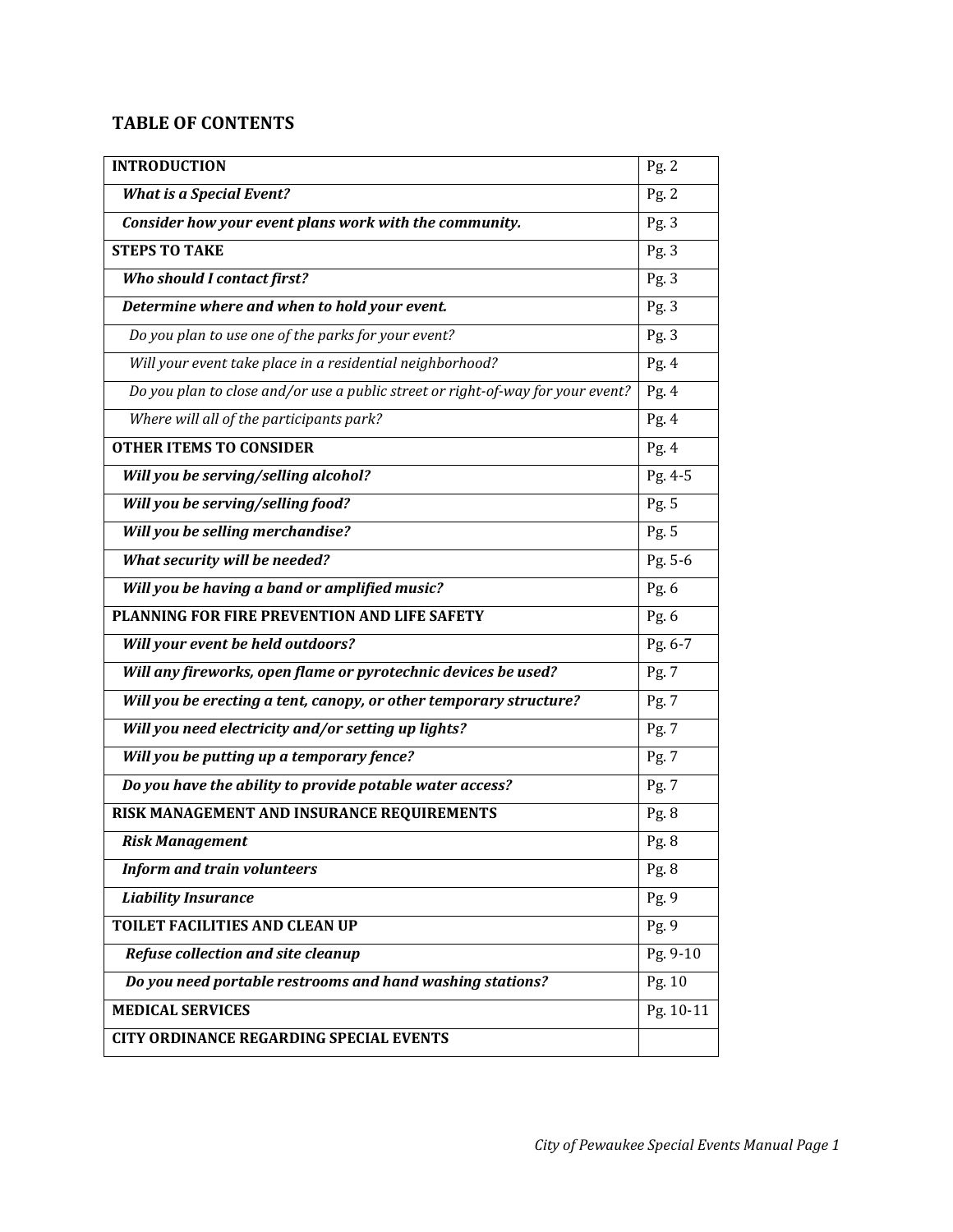#### **INTRODUCTION**

The City of Pewaukee enjoys many fine and entertaining special events throughout the year. The City is committed to supporting quality events and this manual is a tool to help ensure your event's success. If this is your first time planning an event or if you have been hosting an event through the City for years, this manual will give you guidance on what is expected of you from the City.

After reading through this manual, we highly suggest you call the City Clerk at 262-691- 0770, to arrange for an initial planning meeting to discuss your event prior to turning in any applications. The City requires staff to review your permit and make recommendations to the Common Council, if required, for approval, approval with conditions or denial of the permit. This is why the application is due 90 days prior to your event.

*Although this guide should help you determine everything you will need to hold a successful event, ultimately, the City reserves the right to require additional permits and/or services they see fit to ensure the event is safe. Any additional permits and/or services required by the City will be at the cost of the event organizer.*

#### *What is a Special Event?*

The City of Pewaukee's Special Event Ordinance defines a special event as…

…any activity that uses public streets, rights-of-way, sidewalks, or private property or may require increased levels of City services. This includes, but is not limited to, fairs, festivals, sports events, foot runs, walk-a-thons, bike-a-thons, bike races, markets, outdoor merchandise sale, parades, parade of homes, exhibitions, auctions, dances, motion picture filming and other similar events.

Further, the City defines special events into different class levels which help determine what level of impact they will have on the community.

*Class I:* A special event in which any of the following occurs: has more than three hundred (300) people; where alcohol is sold or served; outdoor entertainment/amplified music; tents larger than four hundred (400) square feet; or lasting more than two days.

*Class II:* A special event with more than one-hundred fifty (150) people and no alcohol is sold or served or no outdoor entertainment/amplified music is provided.

If you are planning an event at your home or other residential area and plan to have 50-150 people, you will need to contact City Police Services at 262-691-0921 to make them aware of the event however no special event application is necessary.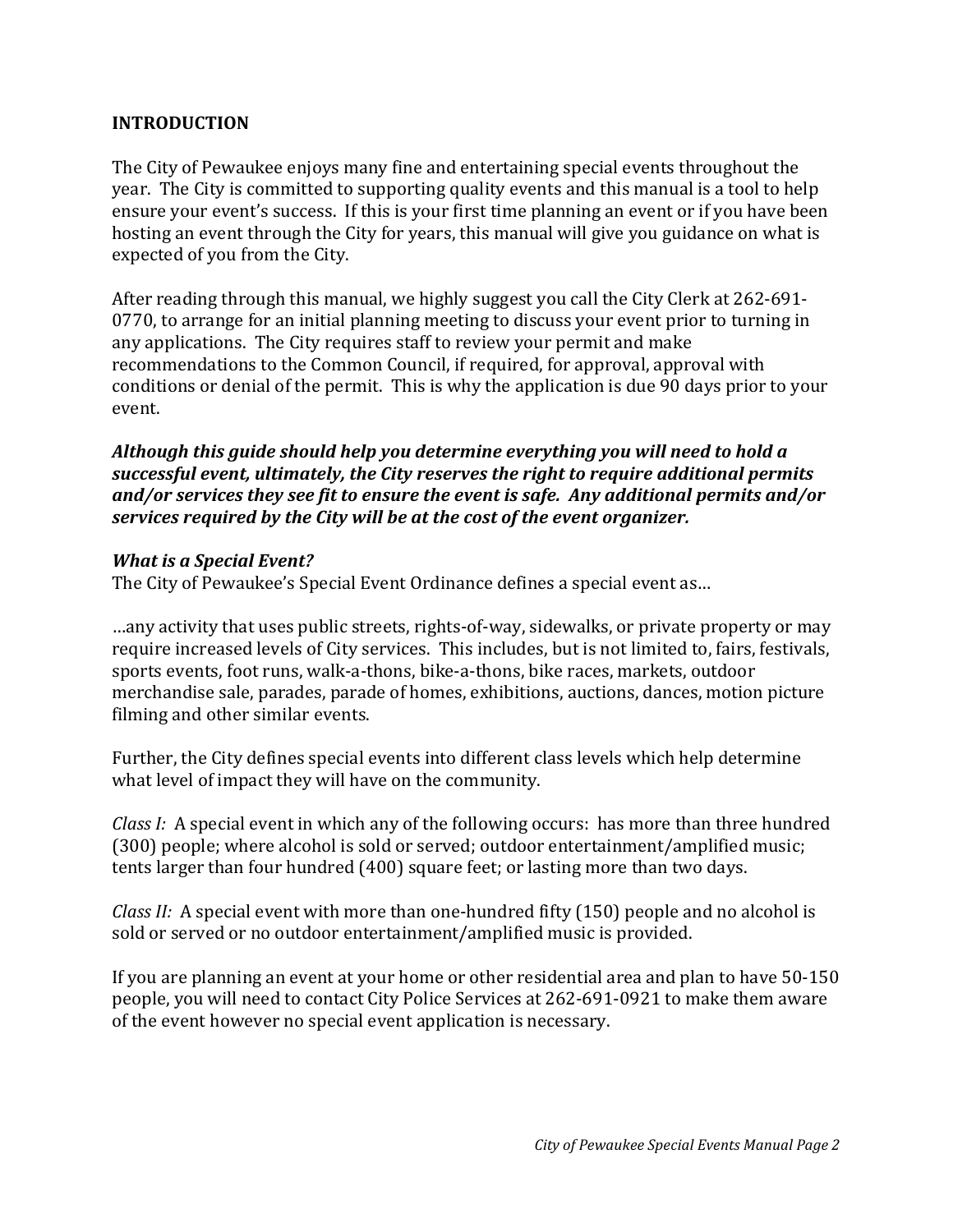# *Consider how your event plans work with the Community:*

As you begin the preliminary plans for your event, think carefully about the impact you will have on the community as a whole. The following are some common impacts that thoughtful planning can help reduce:

- When you close a street, even for two or three blocks, traffic issues will arise as it will need to be rerouted or turned away.
- Does your street closure block or impede access to police stations, fire stations, churches, schools, businesses or residences?
- Are you planning to serve/sell alcohol at your event? If so, how will that use affect participant safety and enjoyment of the event as well as security and insurance costs?
- Will you have music? If so, what type of music will you have and how will the noise impact the surrounding neighborhood? What kind of audience behavior does this kind of music typically bring about?
- Ensure your event is accessible to the disabled. (Disabilities include but are not limited to vision, hearing, and physical limitations.)
- Are there other events planned in the City on the same day as yours or immediately before or after yours? If so, multiple events in a small timeframe may be denied due to limited resources available to assist with the events.

## **STEPS TO TAKE**

## *Who Should I Contact First?*

The Special Event permit application process is coordinated through the Clerk's office. This office is located in City Hall, W240 N3065 Pewaukee Road, Pewaukee, WI. The application may be obtained from the City Clerk's office or from the City's website at [www.cityofpewaukee.us.](http://www.cityofpewaukee.us/) **Special Event applications are due to the Clerk's office 90 days prior to your event.**

Based on the nature of your event, a variety of permits may be required and this manual will help you identify those and who to contact if you have questions.

## *Determine When and Where to Hold Your Event:*

#### *Do you plan to use one of the parks for your event?*

If yes, you will need to contact the Pewaukee Park and Recreation Department to reserve the park, and request to get on the next agenda of the Joint Park/Recreation Board who will need to give you permission to utilize the park. This Board will also determine what will be charged for use of the facility – it may or may not follow the regular rental rates. All park rules, regulations and policies must be adhered to.

*Will your event take place in a residential neighborhood?*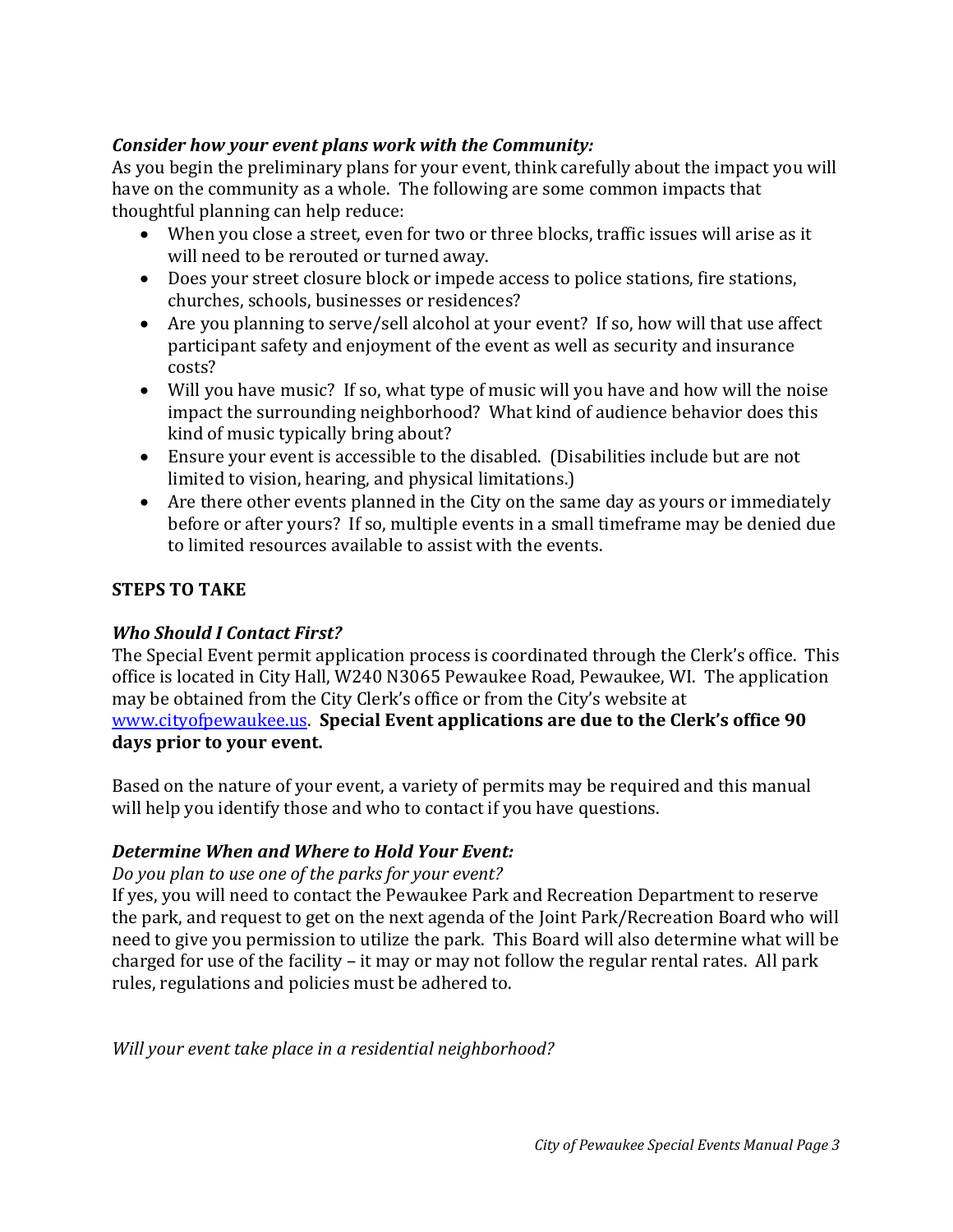If yes, then you will be required to notify all adjacent property owners when your event will occur as well as what your event will entail. The City can assist you in determining which property owners should be notified based on the location of your event.

*Do you plan to close and/or use a public street or right-of-way for your event?* If yes, then you will need to have your request reviewed by the Department of Public Works and Police Services. They will ensure that all safety measures are met and the street closure(s) will not adversely affect traffic flow. Also, there may be some limitations on use of certain streets if they are under construction during your event.

Barricades are available through the City. However, you will need to submit a specific plan of where the barricades shall be located as well as what time they need to be in place and what time they will be taken down. You will be charged for use of these barricades. City Police Services may require you to have barricades for your event even if you do not feel they are necessary. If barricades are required, it is at the expense of the event organizer. (See FEE SHEET for detailed costs).

Even if your event does not require street closures, it may generate unusual pedestrian and/or vehicular traffic. This not only affects the event's participants but also those who live and work in the area surrounding the event's location. Changes in traffic flow must be considered in the planning process.

#### *Where will all of the participants park?*

In case of large events, consider establishing parking in other sites and shuttling participants to the event. If you are requesting special parking restrictions, you must contact Police Services to discuss this request.

Another consideration for parking is the availability of disabled parking stalls. If you do not plan for disabled parking stalls within a reasonable distance from your event site, you may discuss with Police Services and the Department of Public Works ways to accommodate those with special needs.

#### **A detailed map of the event location, proposed street closures, intended route, if applicable, MUST BE PRESENTED AT THE TIME OF PERMIT APPLICATION.**

## **OTHER ITEMS TO CONSIDER**

## *Will you be serving/selling alcohol?*

If you are selling alcohol, you will need to obtain a temporary license through the City of Pewaukee with a different application. This temporary license is only good for sales of wine and beer and is only available to organizations that are considered to be bona fide clubs. You must also provide at least one City of Pewaukee licensed bartender who must be on site where these sales will occur for the duration of your event. If you are currently a business with a liquor license from the City of Pewaukee, and you wish to sell alcohol outside of your current premises, you will need to go before the City Common Council for approval to extend your license beyond the current premises.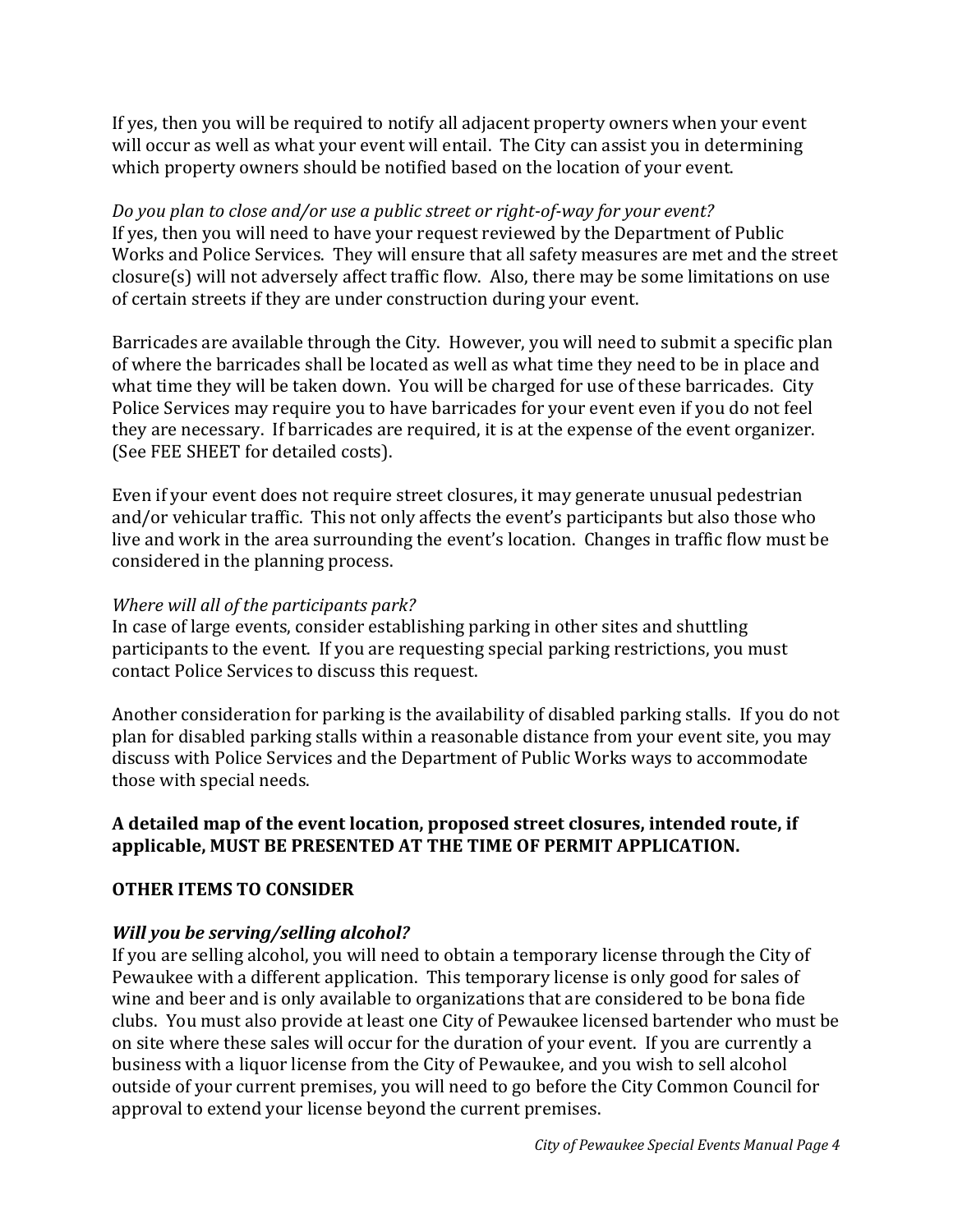If your event is in a park, you may not serve beer or wine after 10:00 pm. If you wish to sell beer or wine in a park, you again would need to adhere to City policy by getting a temporary license and providing a City of Pewaukee licensed bartender. Although having alcohol at your event may be advantageous, you may also incur greater costs and risks; please read the insurance requirement section of this manual thoroughly.

Helpful tips to organize a safe and successful event when serving/selling beer or wine:

- Sales of beer or wine must be under the control of your organization at all times. You are the responsible, legally liable party if problems arise because of the improper conduct of your beverage servers.
- The legal drinking age is 21. You should require bona fide identification from anyone who appears under the age of 30. Proper identification must be issued by a governmental agency with the name, date of birth, a physical description and a photograph of the person presenting the identification.
- Do not sell, furnish or give beer or wine to anyone who is obviously intoxicated.
- Identify non-drinking designated drivers and offer them free non-alcoholic beverages. This can be done by providing colored wristbands or other means of easy identification.
- Limit sales or service of alcoholic beverages to two (2) drinks per person at any one time.
- Provide food at your event.
- Prohibit anyone from bringing their own alcoholic beverages to your event.
- Provide adequate security at your event, especially if it is open to the public.

## *Will you be serving/selling food?*

When selling/serving food, the event organizer must contact the Waukesha County Health Department. You will be required to provide to the City proof of approved permits by Waukesha County prior to the start of your event.

## *Will you be selling merchandise?*

If you plan to sell merchandise, you will also need to obtain a Peddler's Permit from City Hall. The permit application is available at City Hall. There is a \$10 application fee for this license plus an additional \$20 per day charge or \$100 per week depending upon the duration of your event.

## *What security will be needed?*

For the safety of your event's participants, security personnel are a necessity. Events including alcohol or minors may involve a higher risk and may require more security.

Events should have security personnel at the rate of one security guard for every 300 people present if alcohol is available, or one security guard for every 600 people if alcohol is not available. One member of the security personnel must be designated as the "Head of Security" who can be contacted at any time by Police Services, Fire or the Waukesha County Health Department.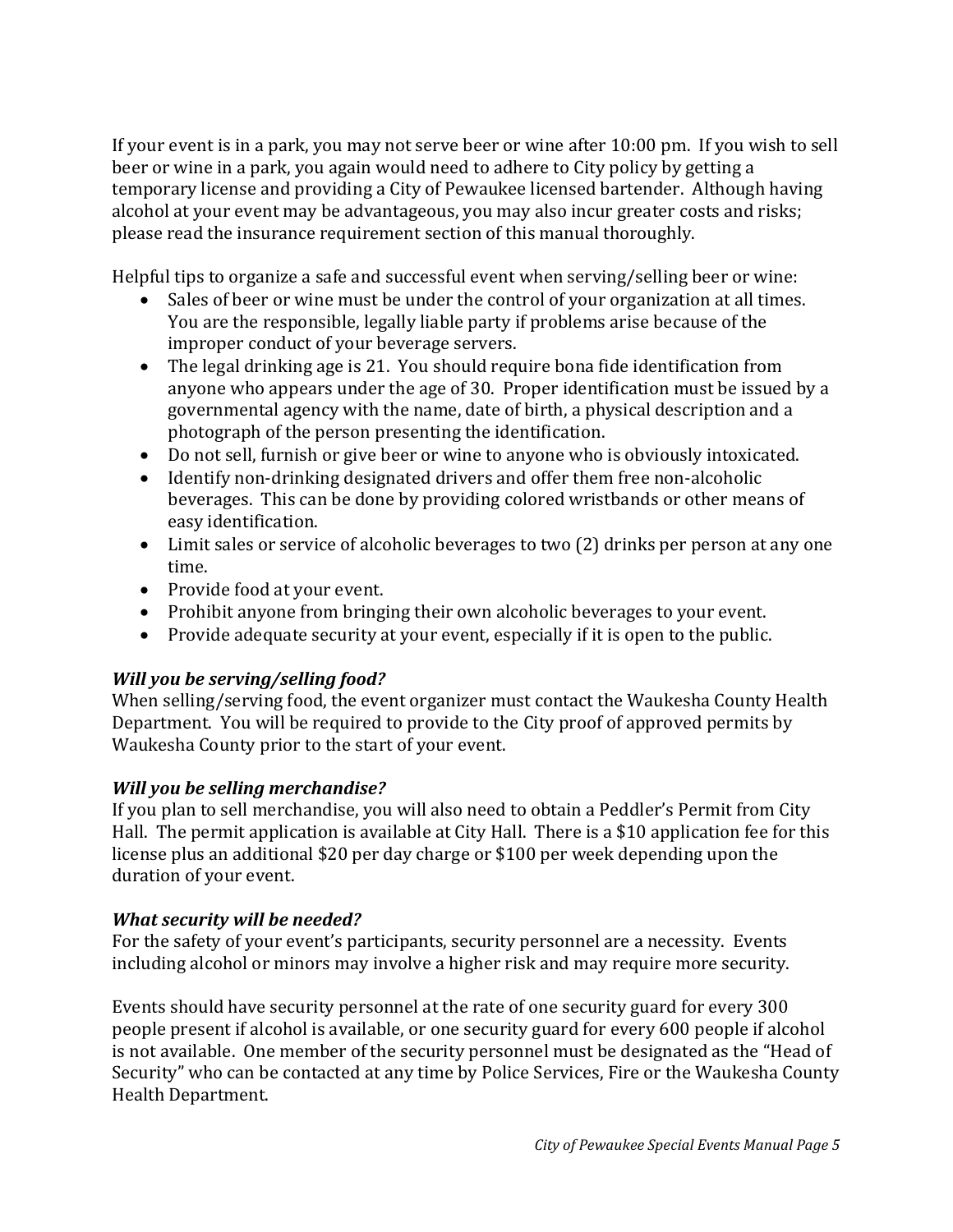Points to consider when planning security for your event:

- Entry points
- Boundaries
- Bordering streets between your event's location and parking areas
- Parking lots
- Site where admission is charged, if applicable. You may want to consult with Police Services for transferring money.
- Doors of spectator areas to watch for suspicious behavior, if applicable.
- Restrooms or concession areas
- Restricted access areas such as reserved areas, medical/first aid centers, or other key locations where the general public is not allowed.
- VIPs and Public Officials

The Fire Department and/or Police Services, depending on facts and circumstances specific to each event, shall have the discretion to modify this ratio as they deem necessary.

# *Will you be having a band or amplified music?*

If yes, there are a number of items that need to be considered.

- Is there a stage available at your proposed location or will you need to obtain one?
- Is there sufficient electricity to supply the band/amplified music's equipment?
- Will a tent be required?
- What hours will the band/amplified music be playing will this comply with the City's noise ordinance?

Noise is regulated within the city limits of the City of Pewaukee. In general, the ordinance states that no person shall make or cause to be made any loud, disturbing, or unnecessary sounds or noises that might annoy or disturb another. If the City were to receive a complaint regarding your event, Police Services have the right to shut down that aspect of your event. Therefore, it is highly encouraged to notify surrounding residents/businesses of your event so they know ahead of time what your event is and what can be expected in regard to noise. If you are planning your event in a park, your amplified music would need to end by 10 pm as parks close at that time.

# **PLANNING FOR FIRE PREVENTION AND LIFE SAFETY**

# *Will your event be held outdoors?*

The Pewaukee Fire Department is committed to a fire prevention program that places a high priority on the safety and welfare of the public while minimizing potential fire and life safety hazards. Establishing fire prevention and life safety procedures at your special event is an essential component of the event planning process.

If you are holding an outdoor event, your event must be reviewed by the Fire Department. Items of concern include general fire and life safety, crowd capacity, access for emergency vehicles, configuration and identification of all vendors cooking with flammable and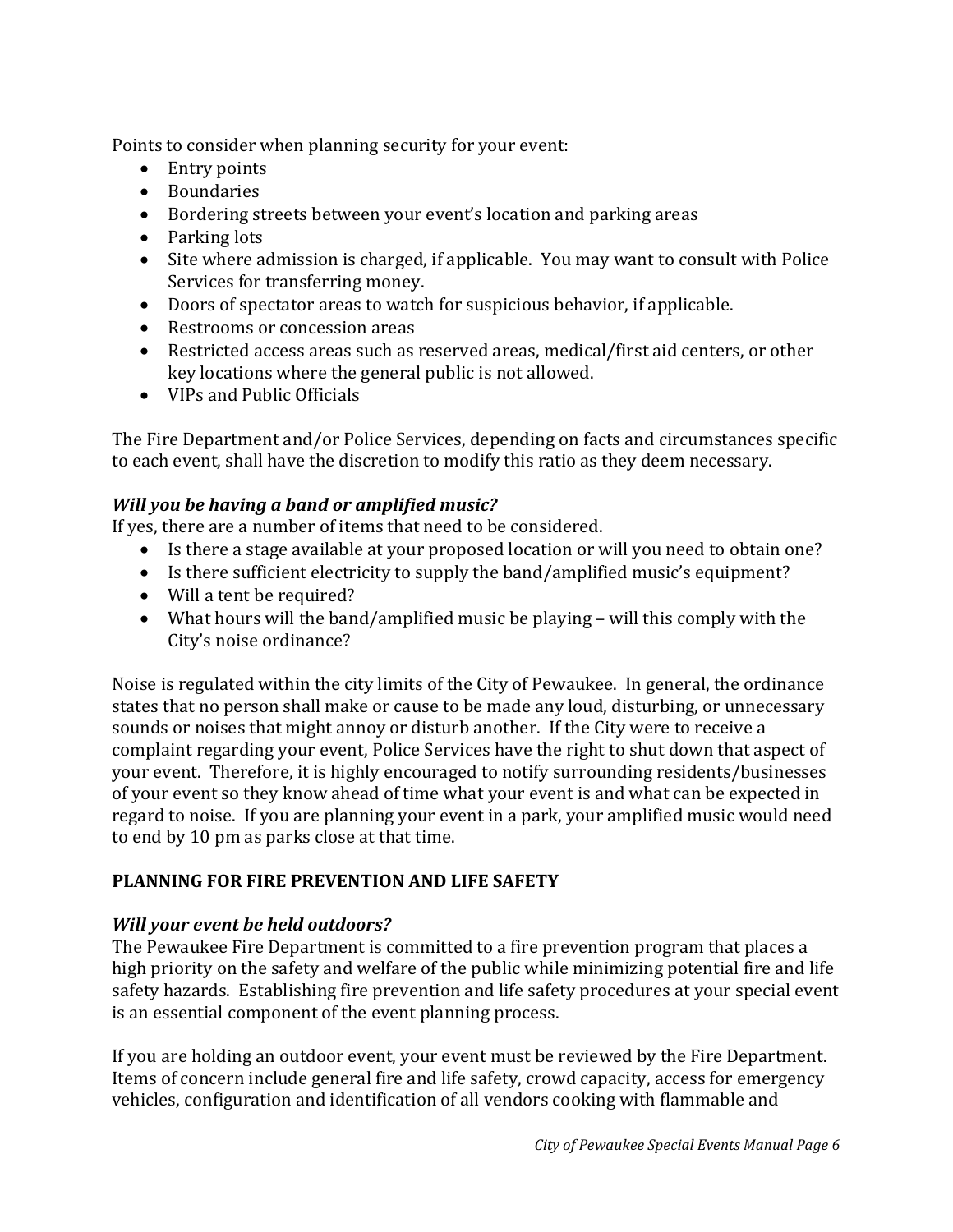combustible liquids and/or gases, or potentially hazardous cooking appliances. A copy of your Special Event application will be forwarded to the Fire Department for review. This review process is required for ALL special events.

## *Will any fireworks, open flame or pyrotechnic devices be used?*

If yes, you will need to contact the Pewaukee Fire Department for the necessary permits and regulations. Permits must be applied for a minimum of 7 days prior to the event.

The use of any pyrotechnic device shall be handled by a competent adult operator and shall be of such composition, character and be located, discharged or fired, as in the opinion of the Fire Chief, shall not be hazardous to property or endanger any people. City ordinances and State Statutes shall regulate the outdoor use of pyrotechnic devices.

# *Will you be erecting a tent, canopy, or other temporary structure?*

If yes, again you will need to work with the Pewaukee Fire Department as well as the Building Inspection Department. Any temporary structures are regulated through the City of Pewaukee. Each vendor is responsible for obtaining a tent permit and inspection as well as for paying the inspection fee. If you plan to erect a temporary structure in a park, you will need to obtain permission from the Joint Park and Recreation Board.

# *Will you need electricity and/or setting up lights?*

If yes, again you will need to work with the Pewaukee Fire Department as well as the Building Inspection Department. Also, any cords/service lines should be protected to avoid a trip hazard or grounding hazard. Electric service will need to meet all code requirements.

# *Will you be putting up a temporary fence?*

Some events attempt to control the area in which participants are allowed to roam. Therefore if you plan to erect a temporary fence, you will need to work with the Pewaukee Fire Department as well as the Building Inspection Department. Items of concern here are how structurally sound the fence is as well as entry/exit points not only for participants but also for emergency personnel and vehicles.

# *Do you have the ability to provide potable water access if there isn't one on site?*

Potable water access means you are able to provide water that humans can drink on site. Some special event sites may not already have access to water through the City or another means. Therefore it is the responsibility of the event organizer to ensure drinking water is available for all participants attending the event. This is especially important if you are offering an athletic event.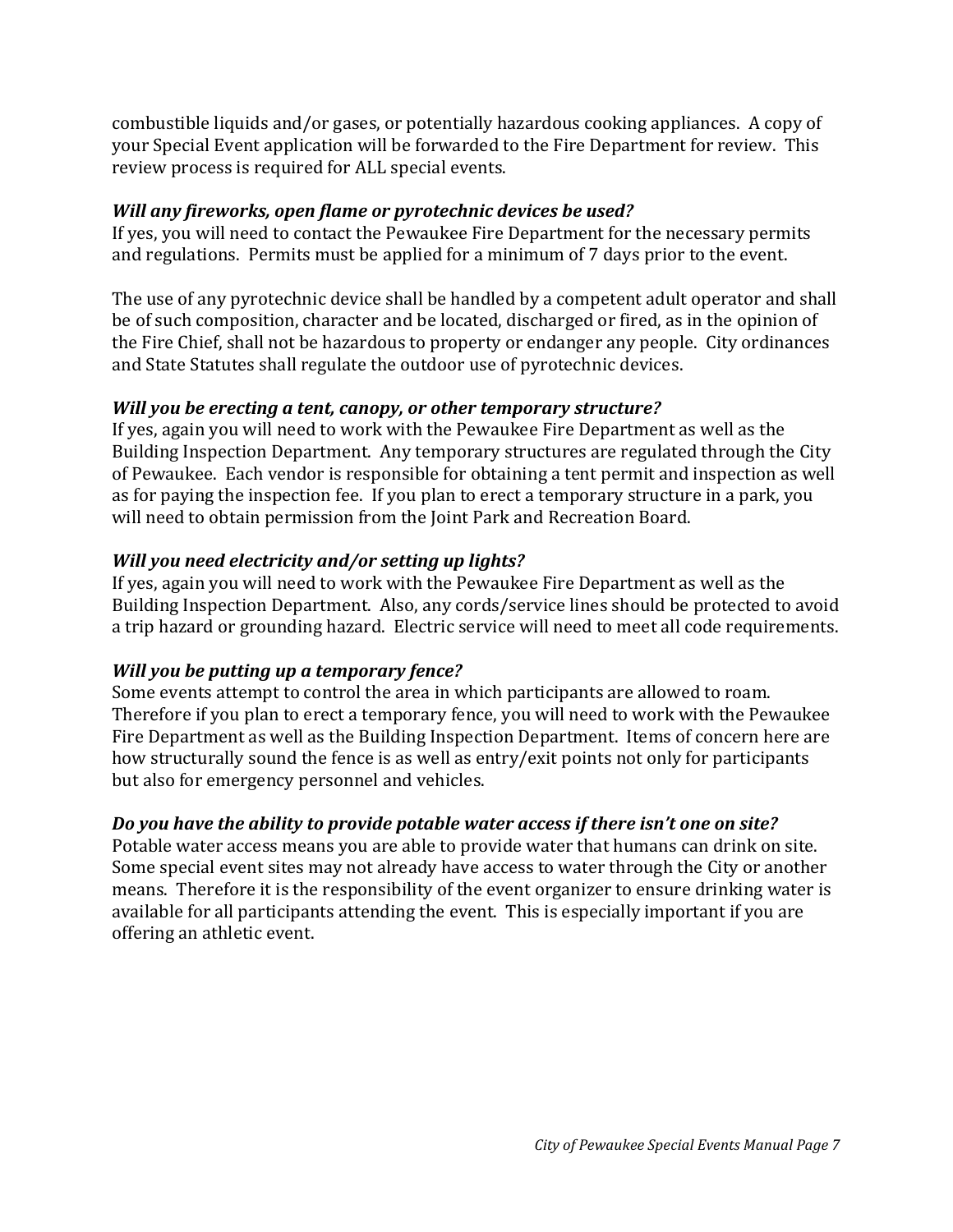## **RISK MANAGEMENT AND INSURANCE REQUIREMENTS**

#### *Risk Management*

Risk management in special events is defined as "recognizing the possibility of meeting danger or suffering harm or loss and organizing or planning to minimize or eliminate said danger, harm or loss." Ensuring that appropriate risk management practices are in place is a priority for the City of Pewaukee.

Some areas of risk management that should be observed by special event organizers:

- Develop volunteer management practices identify who is in charge and communicate that to all volunteers. Monitor the event volunteers to ensure that the necessary work is being completed.
- Be clear about the role of Police Services at your event and enhance communication throughout the event. Consult with Police Services and emergency personnel for input and advice while developing the safety/risk management plan.
- Be aware of safety standards and/or inspections related to buildings, vehicles, carnival rides and tents, ensuring safe egress from tents and fenced in areas.
- Have emergency plans specific to the event activities, including communication and responsibilities, coordination with authorities, weather conditions, lightning, and personal and property damage.
- Coordinate fire safety/protection for all tents and commercial cooking functions, and the safe handling of propane gas.
- Inform all participants of safety requirements specific to events that take place on waterways.
- Have a bleacher inspection and certificate of inspection from the installer for any bleachers that are brought in for spectators.
- Do a "walk through" of the event looking out for tent stakes and ropes, electrical connections, compressed gas cylinders like helium, cables and hoses across walkways, absence of barriers to restricted areas; try to see the grounds through the eyes of a participant.

## *Inform and Train Volunteers*

Volunteers can be the most valuable people at your event. They should be briefed prior to the event on what they may and may not do. They should be thoroughly informed and it is often a good idea to provide them with job descriptions. Tell them who is in charge and who to contact if a problem develops. Be sure they are familiar with the building or area so they can direct people to restrooms, fire exits, or other key locations. Remember, the volunteer's task may seem clear to you, but they are not as familiar with all of the plans you have made.

Make your volunteers easily identifiable to those attending your event; provide them with vests, pins, armbands, hats, etc. so guests can easily recognize someone affiliated with the event.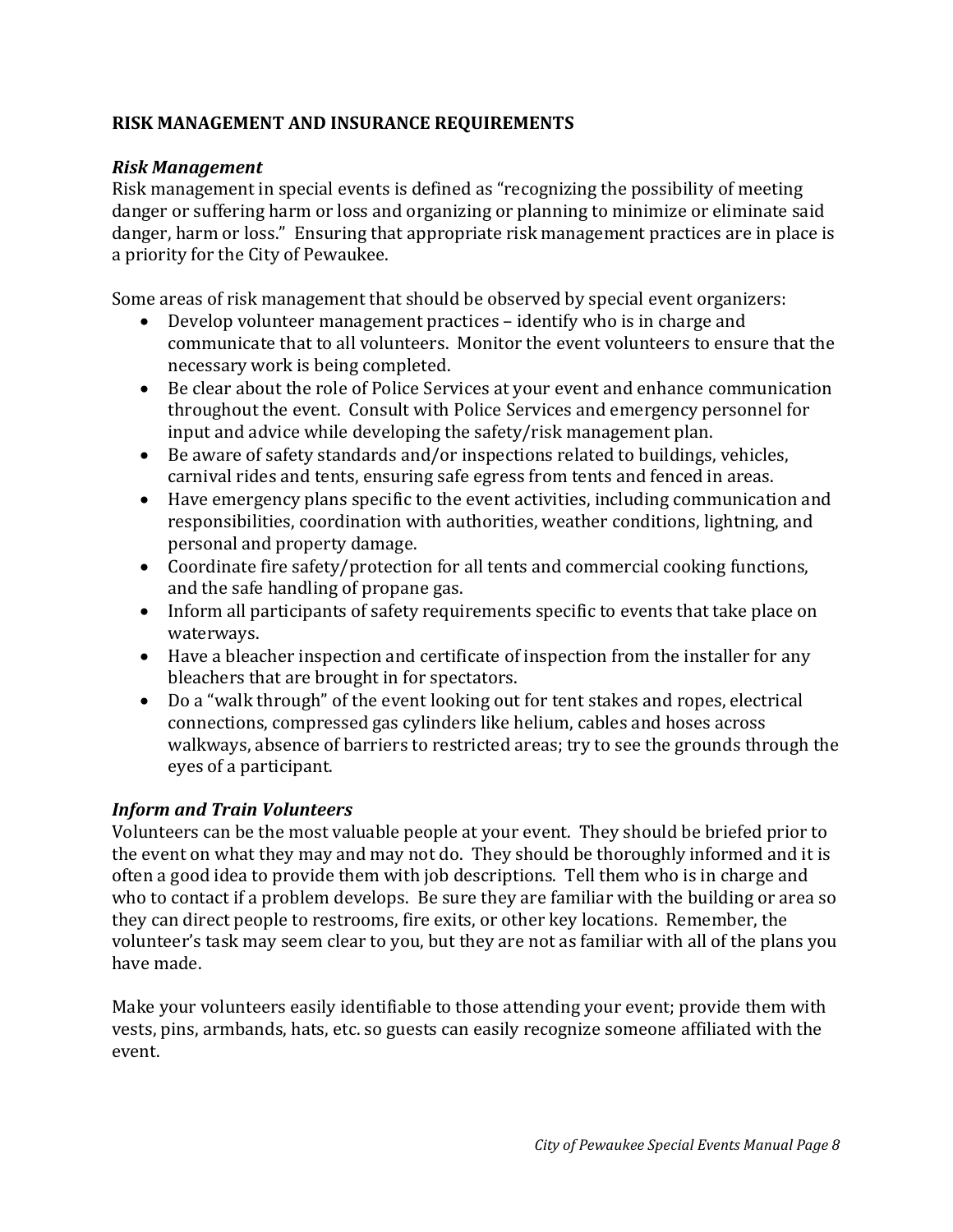#### *Liability Insurance*

The special event sponsoring group may be required to supply the City with a Certificate of Insurance demonstrating the required level of insurance coverage (minimum of \$1,000,000 unless otherwise specified by the City) in addition to providing the City with a copy of insurance policy endorsement language demonstrating that the City , its officers, agents, employees and contractors are named and endorsed as an additional insured party. (The City Common Council may require a higher limit depending upon the details of your event.) Those events that may be required to provide the aforementioned insurance indemnification include, but are not limited to,

- 1) An event that includes alcohol, or
- 2) An event that is anticipated to have attendance greater than 150 people per day, or
- 3) A multi-day event.

The applicant shall hold the City, its officers, employees, agents, and contractors harmless against all claims, liability, loss, damage or expense (including but not limited to actual attorney's fees) incurred by the City for any damage or injury to a person or property caused by or resulting directly or indirectly from the activities for which the permit is granted. Proof of this insurance is required to be turned into the City no less than twenty (20) days prior to the start of your event. If any modifications occur to your insurance terms, you must also notify the City immediately. Any change to coverage requires City approval. Also, if your coverage is canceled or no longer meets the City's requirements, the permit will be rescinded.

## **TOILET FACILITIES AND CLEANUP**

#### *Refuse Collection/Site Clean Up*

The event sponsor should have a litter control plan in place and pick up trash/litter before, during and after the event. A recycling plan is also highly recommended and many park facilities have recycling containers onsite.

The event organizer is responsible for requesting additional trash cans if you are using a park area and then emptying them and putting trash into a dumpster throughout the event (if determined necessary by the Joint Park and Recreation Board and/or the City Council). The Park/Recreation Department may have extra 55 gallon garbage cans you can rent for your event – see FEE SHEET for detailed costs. These garbage cans are on a first-come, first-served basis and Park/Recreation Department needs are met first. The event organizer will be responsible for providing 55 gallon trash bags and for ensuring they are empty and clean when being returned. Other times, park maintenance staff will empty the trash receptacles after your event; however this typically only happens when the event is expected to be less than 200 people.

The City of Pewaukee does NOT provide dumpster service for event organizers. It is suggested that you contact a local waste management company and determine where and when a dumpster can be made available to you. This information will need to be included during your application process so it is best to have those details sorted out early. If at the end of your event, clean up is not up to City standards, your security deposit will be used to pay to have it cleaned. If cleaning charges are more than your security deposit, the event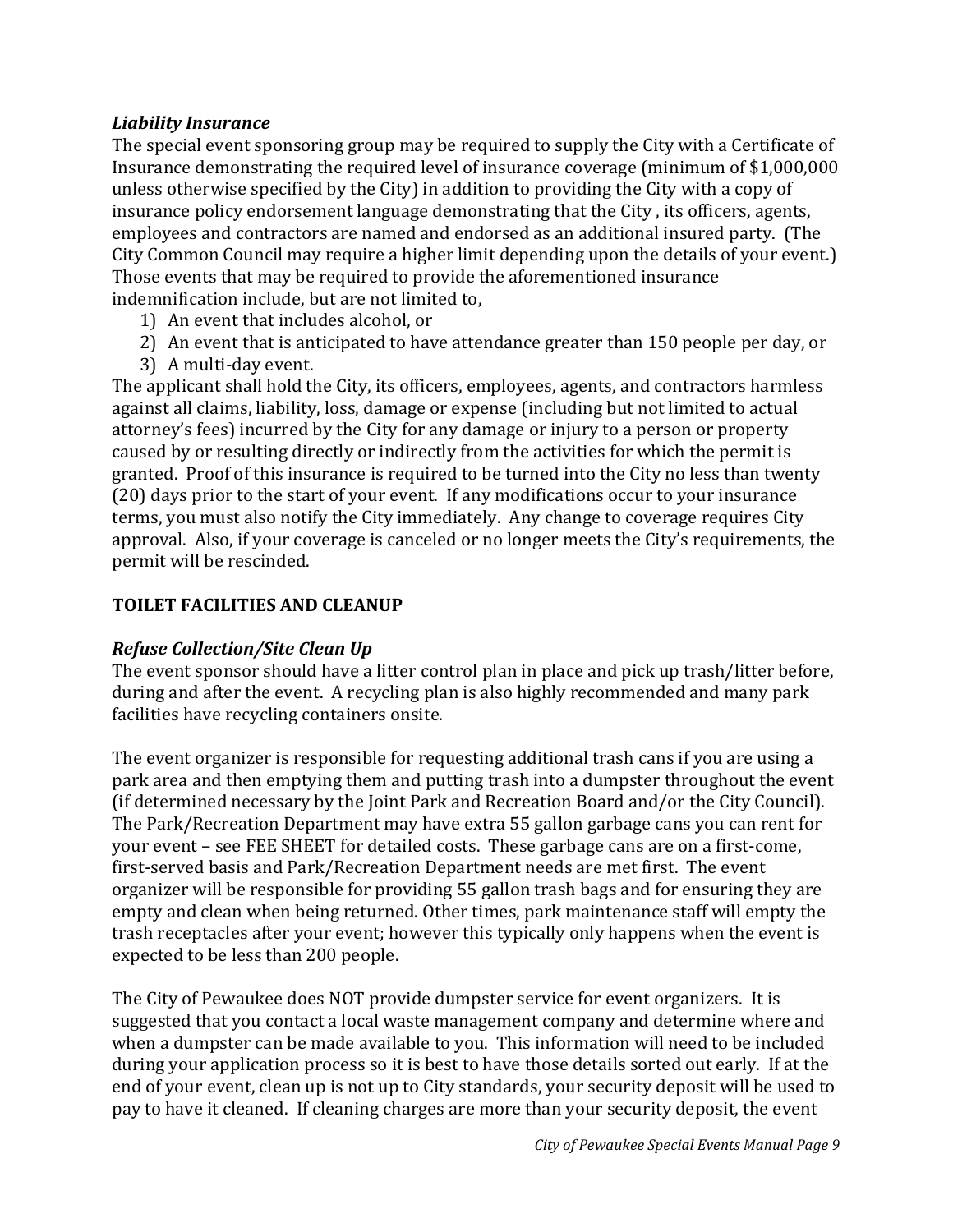organizer will be billed for those services and must repay the City within 30 days of receiving the bill. (If you do not pay the bill, you will not be able to request another special event within the City of Pewaukee).

# *Do you need portable restrooms and hand washing stations?*

Event planning should include requirements for sanitation and waste management plans. An event that does not provide for the personal comfort of patrons, or leaves an unsightly mess with litter and trash, will damage its own future as well as negatively affect the image of the City.

Portable restrooms: Although some spaces, such as parks, have toilet facilities, depending upon your expected attendance, additional portable restrooms and hand washing stations should be available on site. Typically one portable restroom will allow for 200 uses if it is not pumped and cleaned in between. Therefore you may wish to use the following guidelines when attempting to have enough portable restroom facilities available:

|        |    |    |    |    | $\ldots$ of $\alpha_{\rm B}$ and $\alpha_{\rm B}$ of $\alpha_{\rm C}$ one |    |    |     |     |     |
|--------|----|----|----|----|---------------------------------------------------------------------------|----|----|-----|-----|-----|
| Ave.   |    | າ  | 3  | 4  | 5                                                                         | 6  |    | 8   | 9   | 10  |
| Size   |    |    |    |    |                                                                           |    |    |     |     |     |
| Crowd  |    |    |    |    |                                                                           |    |    |     |     |     |
| 500    | 2  | 4  | 4  | 5  | 6                                                                         | 7  | 9  | 9   | 10  | 12  |
| 1,000  | 4  | 5  | 8  | 8  | 9                                                                         | 9  | 11 | 12  | 13  | 13  |
| 2,000  | 5  | 5  | 9  | 12 | 14                                                                        | 16 | 18 | 20  | 23  | 25  |
| 3,000  | 6  | 8  | 12 | 16 | 20                                                                        | 24 | 26 | 30  | 34  | 38  |
| 4,000  | 8  | 13 | 16 | 22 | 25                                                                        | 30 | 35 | 40  | 45  | 50  |
| 5,000  | 12 | 15 | 20 | 25 | 31                                                                        | 38 | 44 | 50  | 56  | 63  |
| 10,000 | 15 | 25 | 38 | 50 | 63                                                                        | 75 | 88 | 100 | 113 | 125 |

Average hours of event

These numbers do not take into consideration if there are surrounding facilities available perhaps at a local business that is participating in the event or again if the event is being held at a park.

## **MEDICAL SERVICES**

When planning a special event, there are questions you should ask yourself to determine any medical/first aid needs:

- How many people will be expected to attend? Medical demands vary an event expecting 200 people will have different medical/first aid needs than an event with 5,000 people.
- Is your event being held during daylight hours or at night? Nighttime hours will require a lighting plan to ensure all participants are safe and can see where they are going.
- What are the demographics of your anticipated crowd? Does your particular group have any potential health issues that should be considered?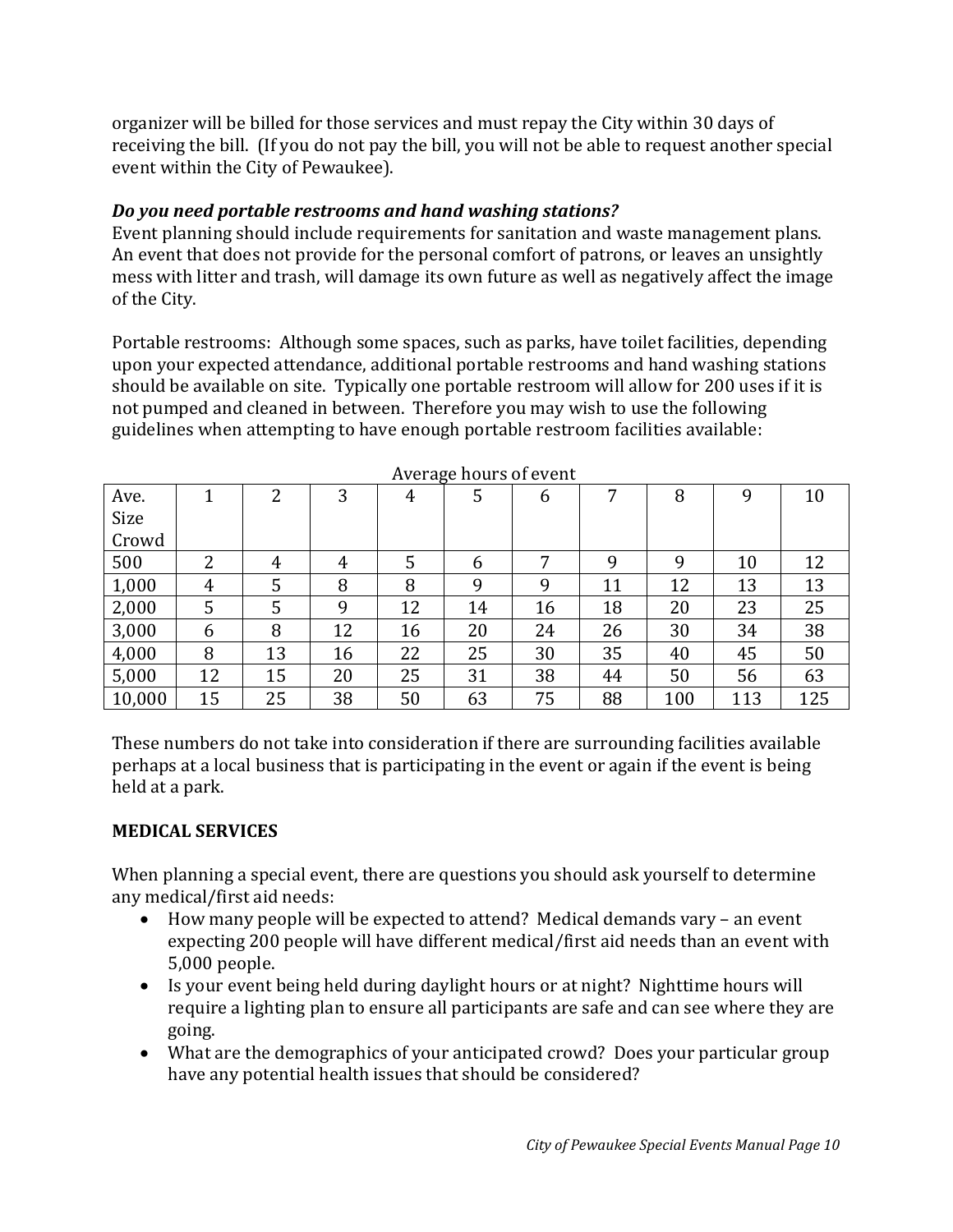- What time of the year is your event being held? Do you anticipate any issues because of potential extreme heat, extreme cold, precipitation or excessive insects?
- What is the length of your event? Does your event run for a few hours, a full day or is it a multi-day event?
- Will there be alcohol available?
- Is there a single location for your event or multiple locations?
- Have you encountered any medical/first aid problems with an event in the past?
- If this is an athletic event, how strenuous is the activity and how well trained are the athletes that are participating?

It is highly recommended that every special event have a first aid kit easily accessible. Your first aid kit should contain at a minimum: compresses, ice packs, bandages and antiseptic. The Fire Department may also determine that you need to have an ambulance on site in case of any medical issues that arise. If you are hosting an athletic event, it is required that you provide sufficient hydration for the participants.

Based on the nature of your event and number of people expected to attend/watch, the City may require Police Services and EMS Services. These required services will be at the expense of the event organizer.

The next few pages are the actual special event ordinance for the City of Pewaukee. It is highly recommended you review the ordinance as well in case there are requirements not covered in this manual.

Once you have finalized the details of your event and are ready to submit your application, please contact the Clerk's office at 262-691-0770.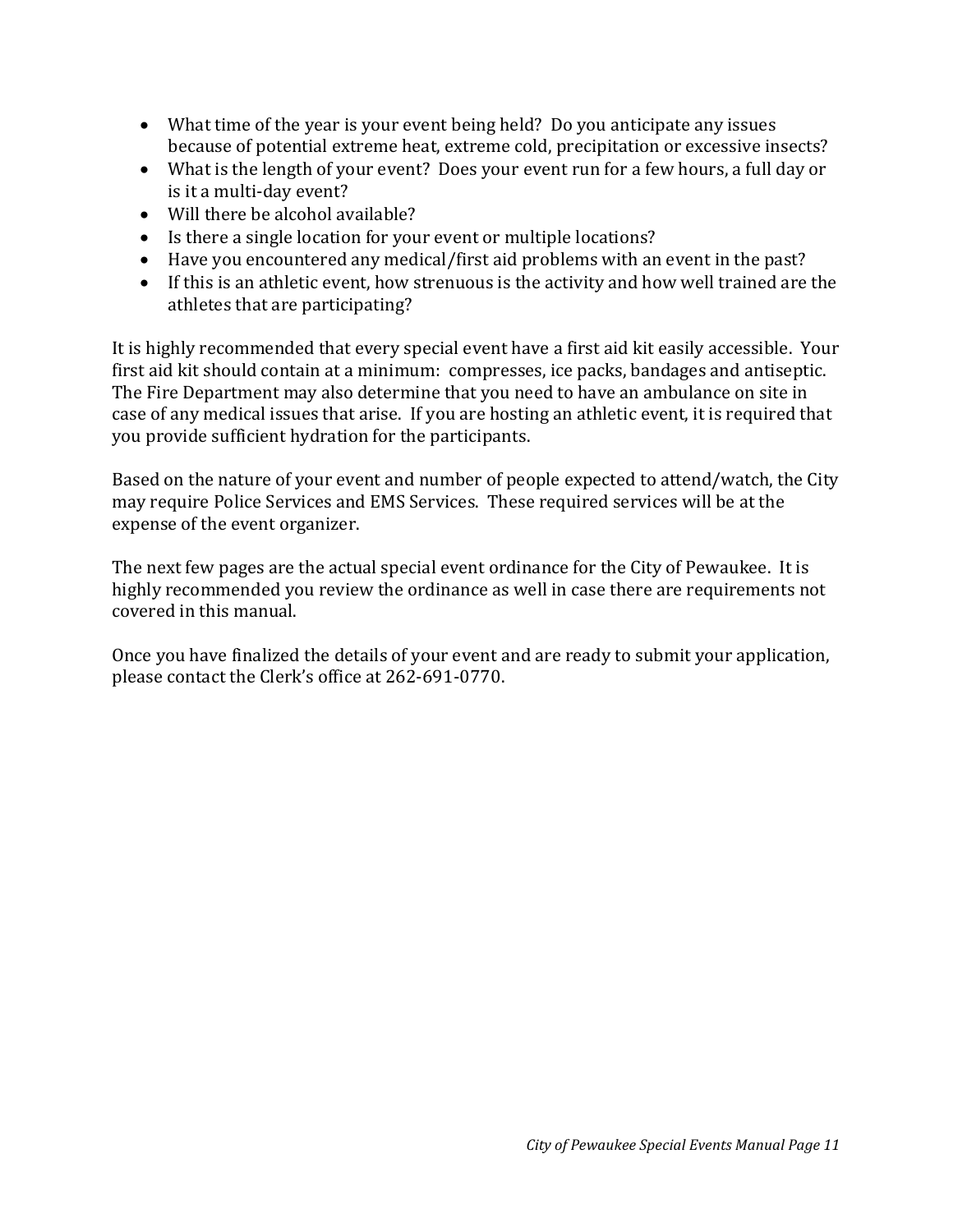#### **STATE OF WISCONSIN**

#### **CITY OF PEWAIIKEE WAUKESHA COUNTY**

#### **ORDINANCE NO. 12-09**

#### AN ORDINANCE TO REPEAL AND RECREATE § 11.07 OF THE CITY OF PEWAUKEE MUNICIPAL CODE TO ESTABLISH SPECIAL EVENTS PERMIT

WHEREAS, in 2010, the City of Pewaukee Common Council directed staff to review and make recommendations regarding the Large Gathering permit that the city currently had in place in order to address concerns that had been expressed.

NOW THEREFORE, the Common Council of the City of Pewaukee, Waukesha County, Wisconsin, DOES ORDAIN AS FOLLOWS:

SECTION 1: Repeal and recreate the following language within Chapter 11, entitled "Licenses and Permits" of the Municipal Code, Section 11.07 as follows:

#### 11.07 SPECIAL EVENTS PERMIT.

#### $(1)$ DEFINITIONS:

(a) CLASS I – A Special Event in which more than one-hundred fifty (150) people attend and any of the following occurs: alcohol is sold or served; outdoor entertainment/amplified music is involved; tent(s) larger than four hundred (400) square feet are utilized; or the event lasts more than one (1) day.

(b) CLASS II – A Special Event with more than one-hundred fifty (150) people and no alcohol is sold or served or no outdoor entertainment/amplified music is provided.

(c) "Event Coordinator" is the individual identified by the Special Event sponsor that will be onsite at all times during the Special Event to address problems as well as implement directions from City officials during the Special Event.

(d) "Special Event" is any activity that uses public streets, rights-of-way, sidewalks, or private property or may require increased levels of City services. This includes, but is not limited to. fairs, festivals, sporting events, foot runs, walk-a-thons, bike-a-thons, bike races, markets, outdoor merchandise sale, parades, parade of homes, exhibitions, auctions, dances, motion picture filming, and other similar events.

#### $(2)$ PERMITS REQUIRED

(a) No person or organization shall conduct a Special Event as defined herein within the City of Pewaukee without first having obtained a Special Event Permit. Permits are valid only for the dates, time and location specified in the Permit. This provision shall apply to all events proposed after the date of the adoption whether or not the event in question has been a reoccurring event within the City.

(b) A Park Rental permit may be required depending on the location of the Special Event and is not provided for in this permit process.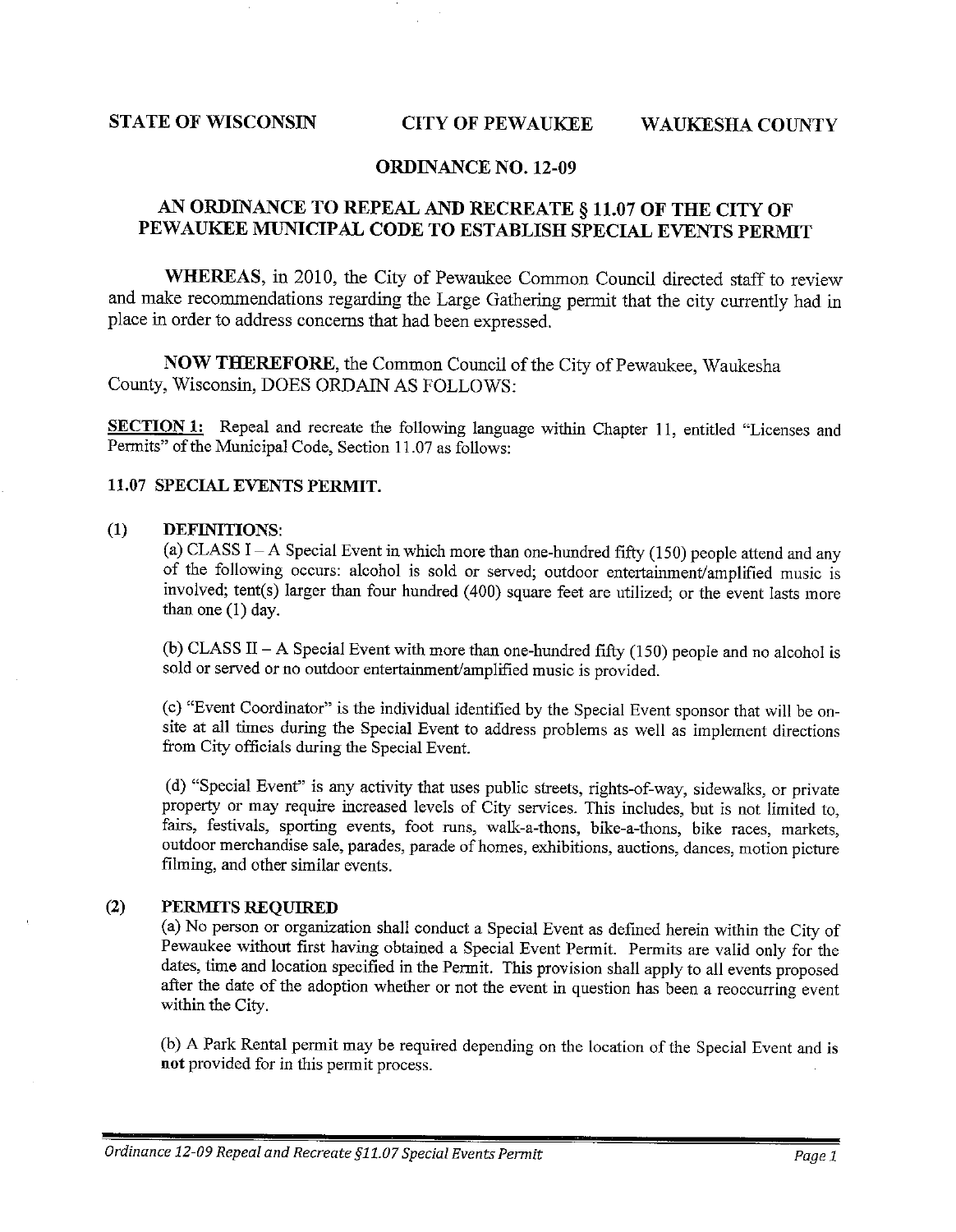(c) Other Permits Required. All vendors operating as part of a Special Event permit obtained under this code section shall obtain and display any and all required City, County, or State permits for the duration of the event (i.e. food, vendor, temporary beer, etc.). If serving beer and/or alcohol there must be either a licensee or a person holding an operator's license onsite in accordance with Sections  $125.17(1)$ ,  $125.32(2)$ , and  $125.68(2)$ , Wisconsin Statutes.

(d) Special Events with more than fifty (50) people but less than one-hundred fifty (150) people, are not required to obtain a permit, but are encouraged to contact police services in advance of the event.

#### $(3)$ **APPLICATION**

(a) Application Requirements.

1. Application for a Special Event Permit shall be filed with the City Clerk at least 90 days prior to the proposed event.

2. Permit fees are required with submission of application. Permit fees shall be set from time to time by resolution of the Common Council.

3. The application shall include the following:

a. The name, address and phone number of the Special Event sponsor(s). If more than one person, entity or organization is the sponsor, all must be listed. In the case of a corporation, limited liability corporation, limited liability partnership, or partnership, the name and mailing address of each person holding ten percent (10%) or more of the ownership.

b. The name, address and phone number for the Special Event sponsor's contact or agent.

c. The name, address and phone number of the Event Coordinator and the method by which the City can contact the Event Coordinator during the Special Event.

d. Special Event on private property.

i. The address of all private property upon which the Special Event is to be held. together with the name, and mailing address of the owners of record.

ii. Notarized authorization from the property owner(s) that the applicant has permission to use property for a Special Event.

e. The nature of the assembly.

f. The dates and hours during the Special Event. Applicant should include dates and hours for set up and clean up in the information provided.

g. The maximum number of persons allowed at any given point at any time.

h. Plans and description for the following, as necessary for the event: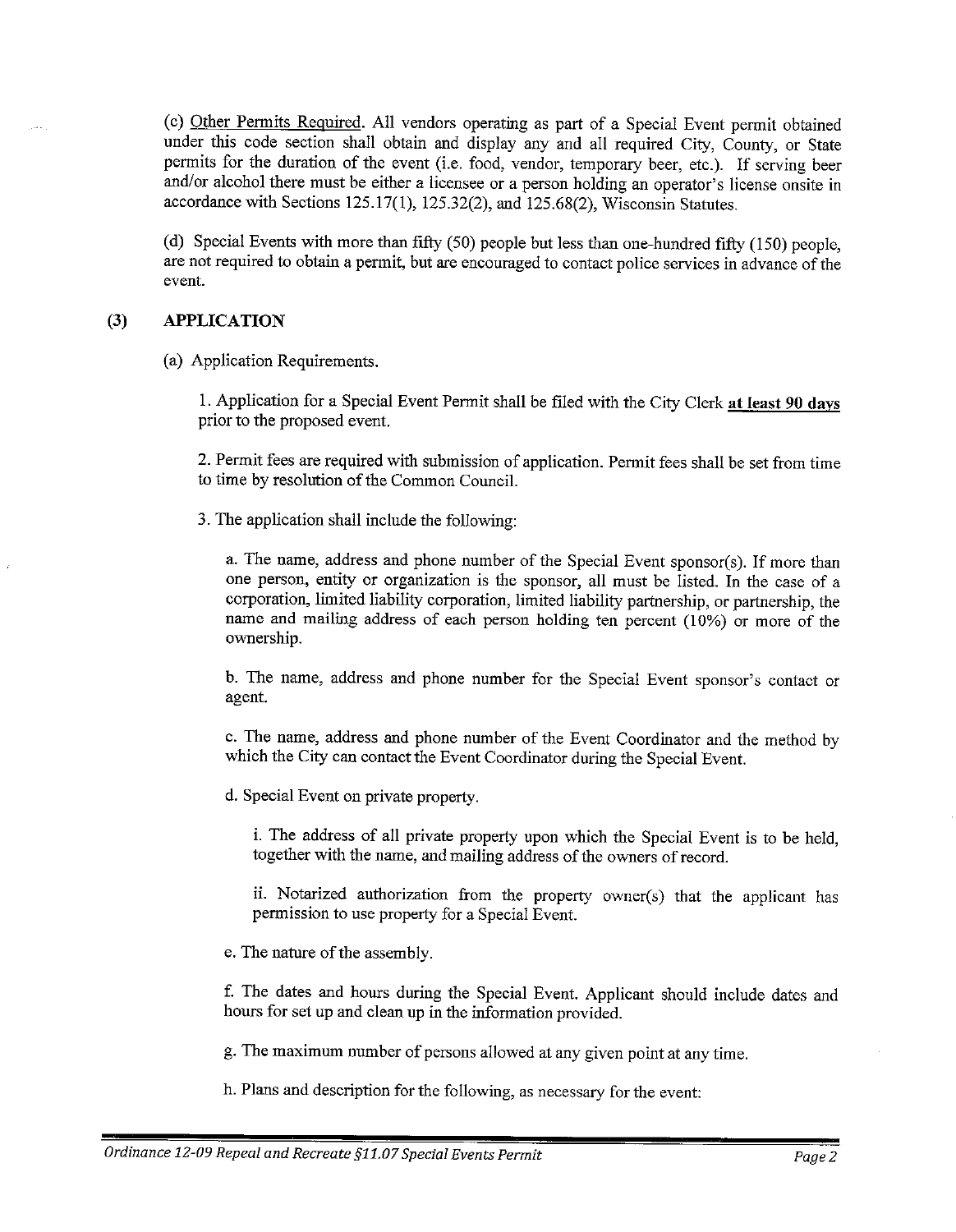1. Fencing and gates as necessary to control access to or within the Special Event:

2. Potable water locations:

3. Toilet and lavatory facility locations and number;

4. Solid waste collection locations and disposal:

5. First aid station, or additional medical care facilities as required upon City review:

6. Lighting plan, including location, hours of use and power source;

7. Parking size and location;

8. Access to event and to parking, if located separately;

9. Camping facilities:

10. Crowd control/security personnel including number and responsibilities;

11. Sound control and amplification, location, size and number of speakers and amplifiers:

12. Access for emergency vehicles and personnel.

k. Certification that by signing the application, the applicant is authorized to act on behalf of the event sponsor(s).

L. Applicant's acknowledgement that by signing and submitting the application they accept and comply with the provisions of  $\S(4)(a)$  and (b).

m. Proof of insurance as described in subsection (4) (a) below.

n. Park Rental approval, if applicable.

 $(b)$ **Application Process.** 

> 1. Upon receipt of an application for a permit, the City Clerk shall immediately distribute the complete application to Police Services, Fire Department, Administrator, Public Works Department, Inspection Services, and Park and Recreation Department for review and comment. Department review and comments shall be returned to the Clerk within 30 days of distribution of the application.

> The City, in reviewing the application, shall consult any other state, county or local body as necessary for assistance in evaluating the application in order to promote the safety, health, welfare and security of the residents of the City of Pewaukee and the persons attending the Special Event.

2. Permit Review.

a. The Clerk shall review Class II applications for conformity with the provisions of this section and the comments from the Departments and if the applicable requirements are met, shall issue a permit.

b. The Common Council shall review all Class I permit applications and Department recommendations and either deny the permit, approve the permit or approve the permit with conditions. The permit shall be issued by the Clerk.

#### $(4)$ PERMIT CONDITIONS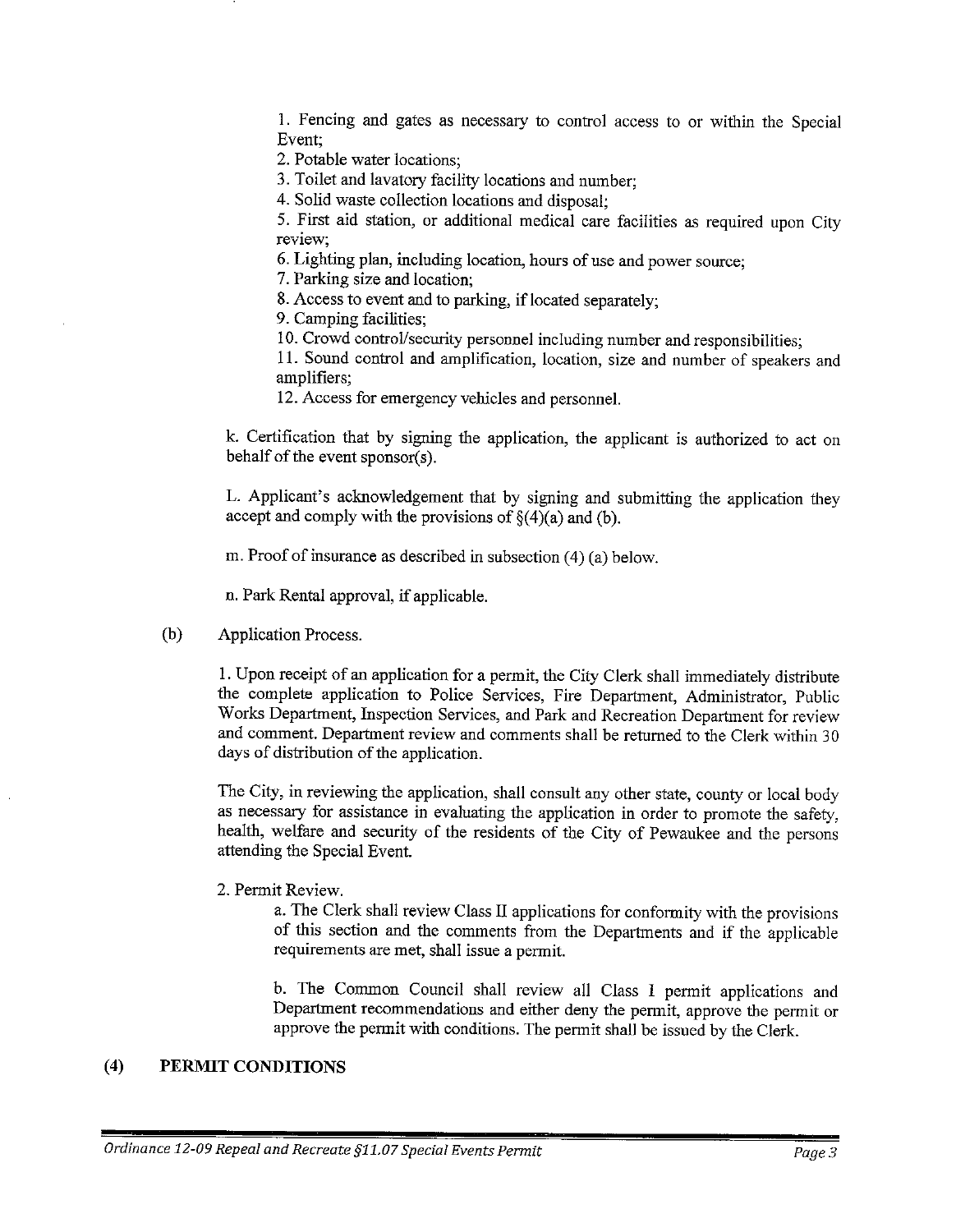(a) Liability Insurance. The Special Event sponsor is required to obtain insurance for Special Events that include alcohol, have more than 150 people per day or involve a road closure. Proof of comprehensive general liability insurance with coverage of not less than \$1,000,000.00 which names and endorses the City, its officers, agents, employees, and contractors as an additional insured party shall be submitted to the City no later than twenty (20) days before the event. The applicant shall notify the City in the event there is a modification of any of the terms of the insurance coverage. Such notification shall be provided not less than two weeks prior to the effective date of that change. Any change to coverage requires City approval.

(b) Indemnification. The applicant and Event Sponsor(s) shall agree to hold the City, its officers, employees, agents, and contractors, harmless against all claims, liability, loss, damage or expense (including but not limited to actual attorney's fees) incurred by the City for any damage or injury to person or property caused by or resulting directly or indirectly from the activities for which the permit is granted.

(c) City Services. All requests by applicants for City services must be made at time of application. The applicant shall be responsible for reimbursement to the City for any city personnel, services, equipment, and facilities provided for the Special Event. Reimbursable costs shall be calculated to include wages, overtime, and fringe benefits. An invoice shall be sent to the applicant, within fifteen (15) days following the event. Payment is due within thirty (30) days of invoice. The City reserves the right to require full or partial payment of estimated costs in advance. Requests for use of a hydrant meter shall be processed separately through the Pewaukee Water Utility.

(d) Cleaning/Damage Deposit. The applicant may be required to submit to the City a cleaning/damage deposit of \$200 per day for each scheduled day of the event (or a portion thereof), two weeks prior to the starting date of the event. The deposit shall be refunded to applicant, if, upon inspection, all is in order, or a prorated portion thereof as may be necessary to reimburse the City for loss or cleaning costs. The City reserves the right to retain the entire deposit if cleanup is not completed satisfactorily in the time frame as specified in the permit. Unless otherwise stated in the permit, the applicant shall be fully responsible for all necessary cleanup associated with the permitted event to be completed within twelve (12) hours after the conclusion of the event.

(e) Event Coordinator. The Special Event sponsor shall have at least one representative on site during the event at all times, as identified on the permit application.

(f) The Special Event Sponsor shall provide sufficient staffing to provide assistance with crowd control, parking, sanitation, and medical services. A determination as to these needs will be made by the Departments as part of the review process.

(g) Site Requirements.

1. All tents must be installed under the International Fire Code Chapter 24 or the National Fire Protection Association 1, Chapter 34.

2. Wiring shall be installed by a licensed electrician. All persons requiring electricity at a Special Event shall follow NEC and SPS Ch. 316, Wis. Administrative Code.

3. Attendees and staffing shall not exceed the maximum number which can reasonably attend at the location of the Special Event, in consideration of the nature of the Special Event.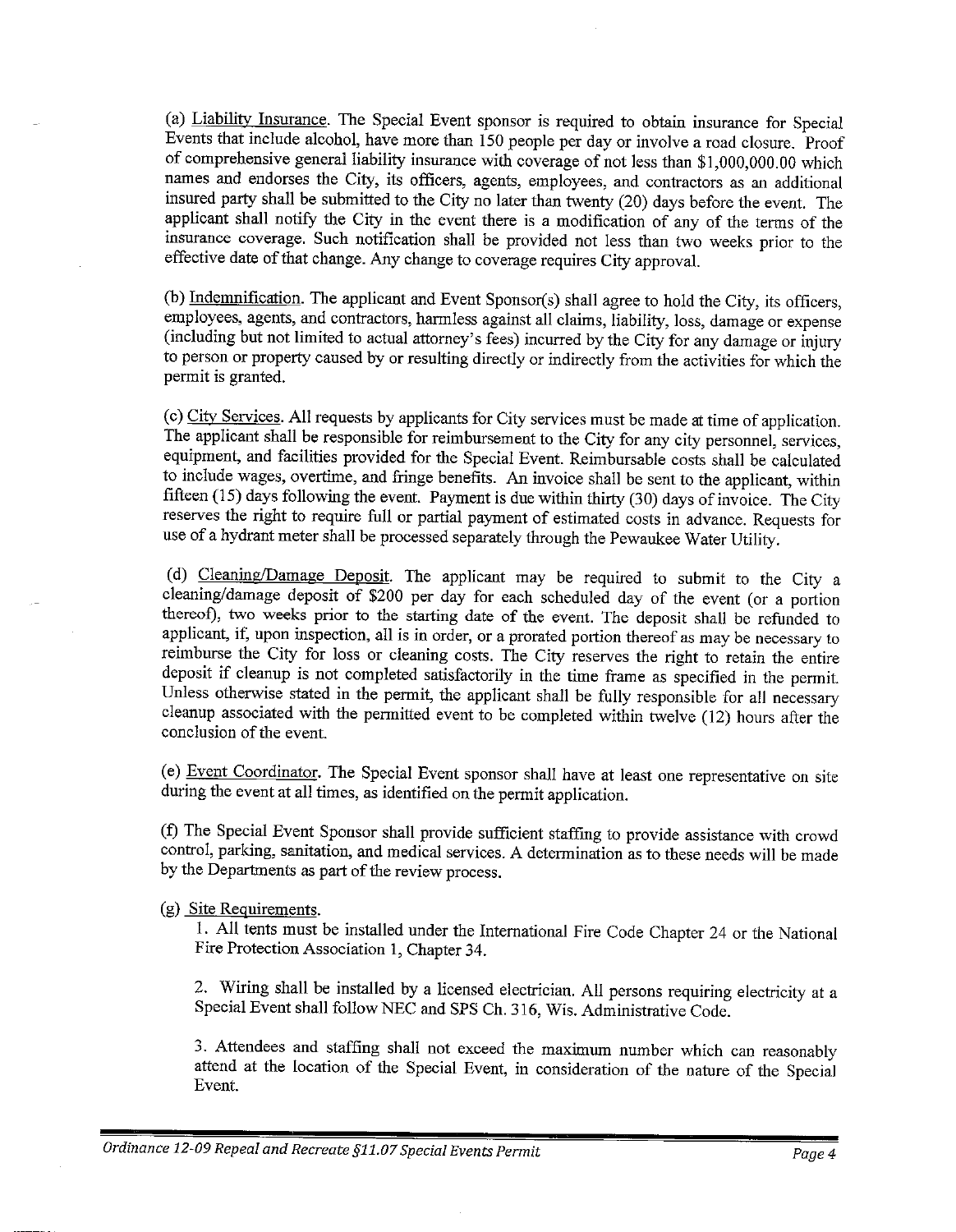4. Responsibility for arranging any inspections required to meet these standards or any other requirements prior to the Special Event is the sponsor's. Any fees for such inspections shall be paid by the Special Event Sponsor.

(h) Notification. The City may require that the permit holder give written notice 15 days in advance of the Common Council meeting where action is scheduled to be taken regarding the proposed event to any property owners or tenants as determined during the City Departments' review. Notice shall, at a minimum, include the type of event, name of the Special Event sponsor(s), date, time and location, Event Coordinator's name and contact information during the event.

#### TERMINATION OF SPECIAL EVENT  $(5)$

The City reserves the right to shut down a Special Event if it is deemed to be a public safety hazard by Police Services or the Fire Department, or there is a violation of City or County Ordinances, State Statutes or the terms of the Applicant's permit. The City Administrator or designee may revoke an approved Special Event Permit if the applicant fails to comply with the provisions of the permit prior to the event date.

#### $(6)$ **DENIAL OF PERMIT**

Reasons for denial of a Special Event Permit include, but are not limited to:

- (a) The event will disrupt traffic within the City beyond practical solution.
- (b) The event will create a likelihood of endangering the public.
- (c) The event will interfere with access to emergency services.
- (d) The location or time of the Special Event will cause undue hardship or excessive noise levels to adjacent businesses or residents.
- (e) The event will require the diversion of City resources(s) that would unreasonably affect the maintenance of regular City service levels.
- (f) The application contains incomplete or false information.
- $(g)$  The applicant fails to provide proof of insurance.
- (h) Inadequate provision for garbage or debris removal.
- (i) Inadequate provision of temporary restroom facilities.
- (j) Inadequate provisions for parking.
- (k) Denial of a permit by the Joint Park and Recreation Department.
- Applicant fails to submit the required fees and/or deposits.  $(1)$

#### **SECTION 2: SEVERABILITY**

The several sections of this ordinance are declared to be severable. If any section or portion thereof shall be declared by a court of competent jurisdiction to be invalid, unlawful or unenforceable, such decision shall apply only to the specific section or portion thereof directly specified in the decision, and shall not affect the validity of any other provisions, sections or portions thereof of the ordinance. The remainder of the ordinance shall remain in full force and effect. Any other ordinances whose terms are in conflict with the provisions of this ordinance are hereby repealed as to those terms that conflict.

#### **SECTION 3: EFFECTIVE DATE.**

This ordinance shall take effect January 1, 2013.